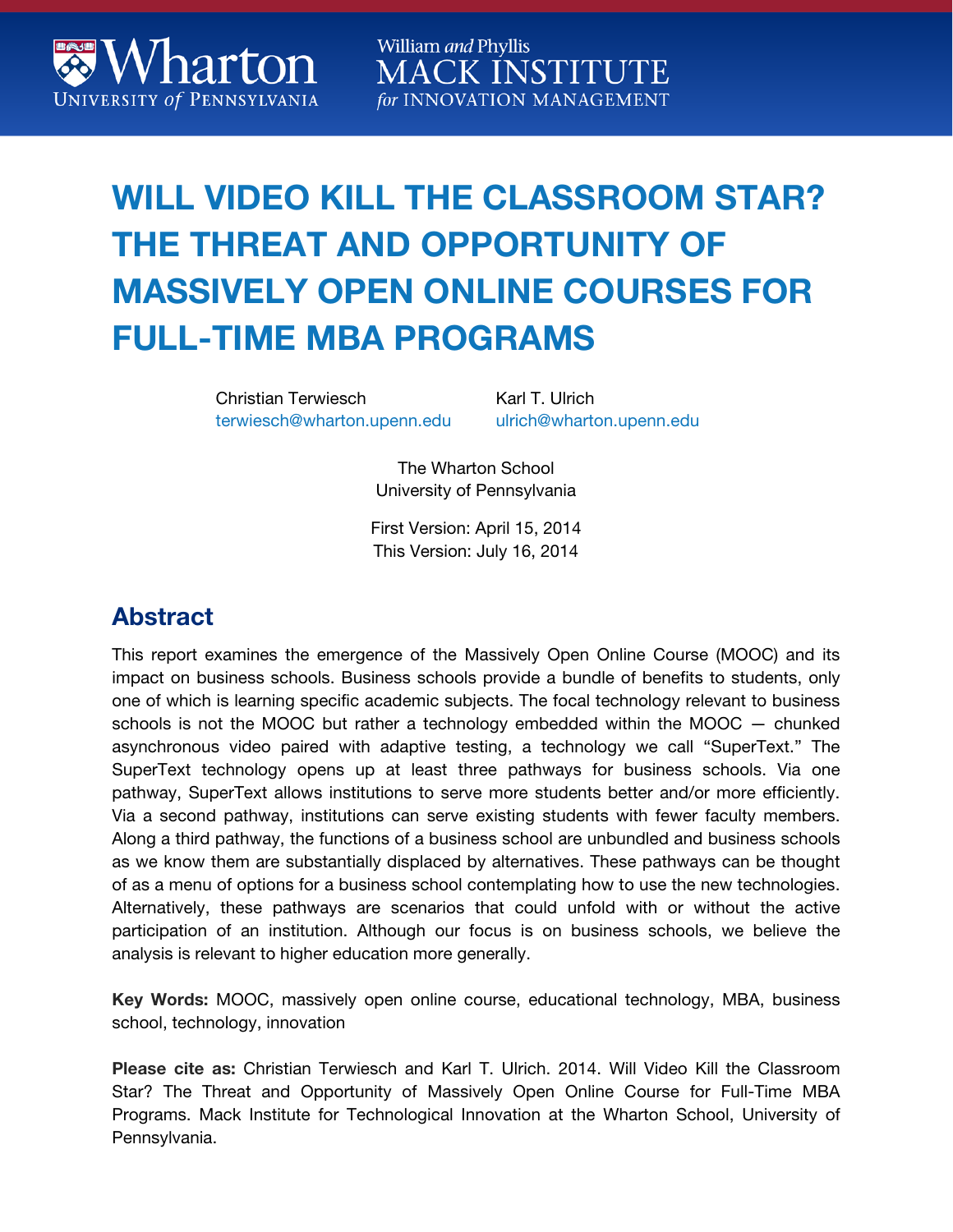# 1. Introduction

This report examines the emergence of the MOOC and its impact on business schools. Our goal is to contribute to the discussion of how technology in higher education is likely to develop and what its impact will be on existing institutions, faculty, and students.

In sum, our argument is as follows: (a) business schools provide a bundle of benefits to students, only one of which is learning specific academic subjects; (b) the focal technology relevant to business schools is not the MOOC but rather a technology embedded within the MOOC — chunked asynchronous video paired with adaptive testing, a technology we call "SuperText"; and (c) at least three pathways are possible for business schools, and the schools themselves play a role in determining which of those pathways emerge in practice.

# Full-Time MBA Programs

The Master of Business Administration (MBA) degree is offered by thousands of institutions globally. Business schools exhibit a curious market structure. The size of a full-time MBA program correlates quite closely with the prestige of the degree — in other words, bigger programs are more prestigious. (In contrast, in many product and service markets, the most prestigious brands sell smaller quantities than the mainstream brands.) This pattern occurs most likely because only a few schools have sufficient brand prestige to attract a large number of applicants willing to quit their jobs and pay program tuition that may exceed \$120,000.<sup>1</sup> Full-time MBA programs generate enough cash for each marginal student, and schools will admit as many students as possible who meet the admission standards required to preserve the reputation of their graduates. This market structure applies only to *full-time* MBA programs. The size of part-time and undergraduate programs does not appear to correlate at all with prestige.

For the purposes of this report, we focus on business schools with the largest full-time MBA programs, those matriculating at least 200 students per year. We list these schools in Table 1. Of course this is an arbitrary size cutoff and other definitions are possible. However, readers scanning Table 1 hopefully recognize that these schools represent the largest and most successful business schools in the world.

 $\overline{a}$ 

<sup>&</sup>lt;sup>1</sup> All dollar amounts are given in USD throughout the report.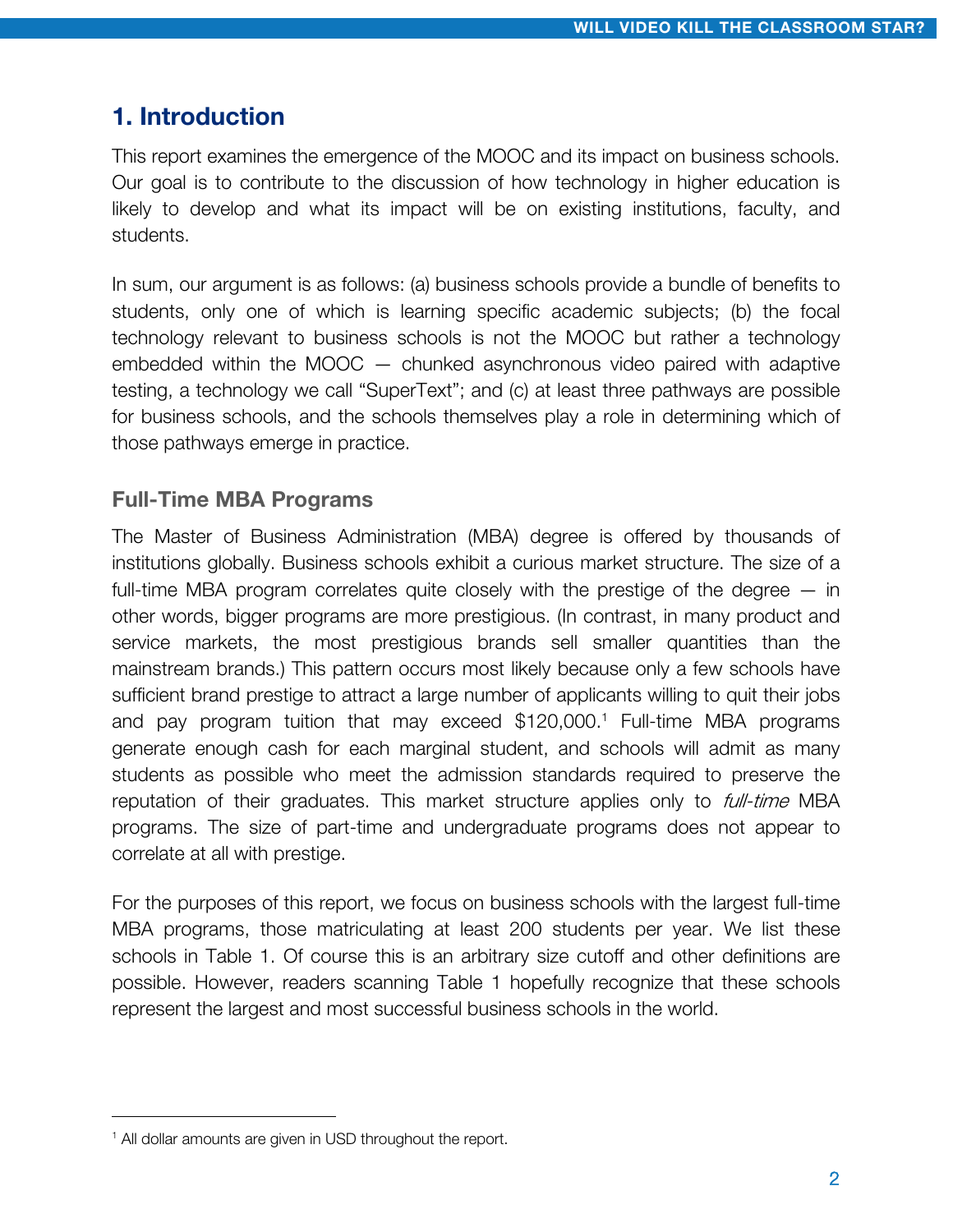| Program                              | <b>Duration</b><br>(Years) | <b>Students</b><br>Per Year | Total<br>Program<br><b>Tuition</b> | Average<br>Graduate<br><b>Starting</b><br><b>Salary</b> | <b>Full-Time</b><br>Faculty |
|--------------------------------------|----------------------------|-----------------------------|------------------------------------|---------------------------------------------------------|-----------------------------|
| <b>INSEAD</b>                        | 1                          | 1,024                       | 70,808                             | 115,200                                                 | 145                         |
| Harvard                              | $\mathbf{2}$               | 926                         | 112,350                            | 120,700                                                 | 259                         |
| Wharton (University of Pennsylvania) | $\overline{2}$             | 873                         | 114,052                            | 120,605                                                 | 290                         |
| Hult International Business School   | $\mathbf{1}$               | 670                         | 69,800                             | 92,073                                                  | 48                          |
| Columbia                             | $\mathbf{2}$               | 640                         | 121,440                            | 116,153                                                 | 154                         |
| Kellogg (Northwestern University)    | $\overline{2}$             | 610                         | 113,100                            | 116,864                                                 | 260                         |
| Booth (University of Chicago)        | $\overline{2}$             | 588                         | 117,520                            | 116,302                                                 | 200                         |
| <b>IE Business School</b>            | $\mathbf{1}$               | 486                         | 75,800                             | 97,134                                                  | 95                          |
| Ross (University of Michigan)        | $\overline{2}$             | 471                         | 100,000                            | 111,417                                                 | 205                         |
| Fuqua (Duke University)              | $\sqrt{2}$                 | 434                         | 110,600                            | 112,751                                                 | 147                         |
| London                               | $\mathbf{1}$               | 409                         | 53,892                             | 108,212                                                 | 135                         |
| Stanford                             | $\overline{2}$             | 405                         | 119,100                            | 125,592                                                 | 237                         |
| Sloan (MIT)                          | $\mathbf{2}$               | 402                         | 122,880                            | 118,406                                                 | 112                         |
| Stern (New York University)          | $\mathbf{2}$               | 393                         | 114,936                            | 107,450                                                 | 346                         |
| <b>IIM Ahmedabad</b>                 | $\overline{2}$             | 380                         | 21,562                             | 31,354                                                  | 105                         |
| Anderson (UCLA)                      | $\sqrt{2}$                 | 362                         | 97,446                             | 104,728                                                 | 160                         |
| Rotman (University of Toronto)       | $\overline{c}$             | 334                         | 91,460                             | 83,067                                                  | 102                         |
| Darden (University of Virginia)      | $\mathbf{2}$               | 314                         | 96,804                             | 111,171                                                 | 108                         |
| Johnson (Cornell)                    | $\mathbf{2}$               | 312                         | 116,384                            | 109,000                                                 | 95                          |
| Schulich (York University)           | $\mathbf{2}$               | 310                         | 62,724                             | 80,000                                                  | 94                          |
| Kenan-Flagler (UNC)                  | $\overline{2}$             | 288                         | 63,020                             | 105,397                                                 | 115                         |
| Yale                                 | $\mathbf{2}$               | 280                         | 114,400                            | 110,656                                                 | 72                          |
| Tuck (Dartmouth College)             | $\overline{2}$             | 280                         | 123,210                            | 115,031                                                 | 97                          |
| McDonough (Georgetown University)    | $\mathbf{2}$               | 257                         | 101,856                            | 102,177                                                 | 132                         |
| McCombs (University of Texas)        | $\mathbf{2}$               | 256                         | 66,596                             | 106,277                                                 | 117                         |
| Haas (UC Berkeley)                   | $\overline{2}$             | 249                         | 24,490                             | 117,738                                                 | 216                         |
| Marshall (USC)                       | $\overline{2}$             | 248                         | 100,990                            | 103,325                                                 | 264                         |
| Tepper (Carnegie Mellon University)  | $\overline{2}$             | 212                         | 114,912                            | 110,405                                                 | 135                         |

Table 1. Large Business Schools (Matriculating At Least 200 Full-Time MBA Students per Year)

Note: In-state tuition shown for public institutions.

Abbreviations: IE, Instituto de Empresa; IIM, Indian Institute of Management; MIT, Massachusetts Institute of Technology; UC Berkeley, University of California, Berkeley; UCLA, University of California, Los Angeles; UNC, University of North Carolina; USC, University of Southern California.

Sources: Business Week, Poets and Quants, Princeton Review, and individual school websites.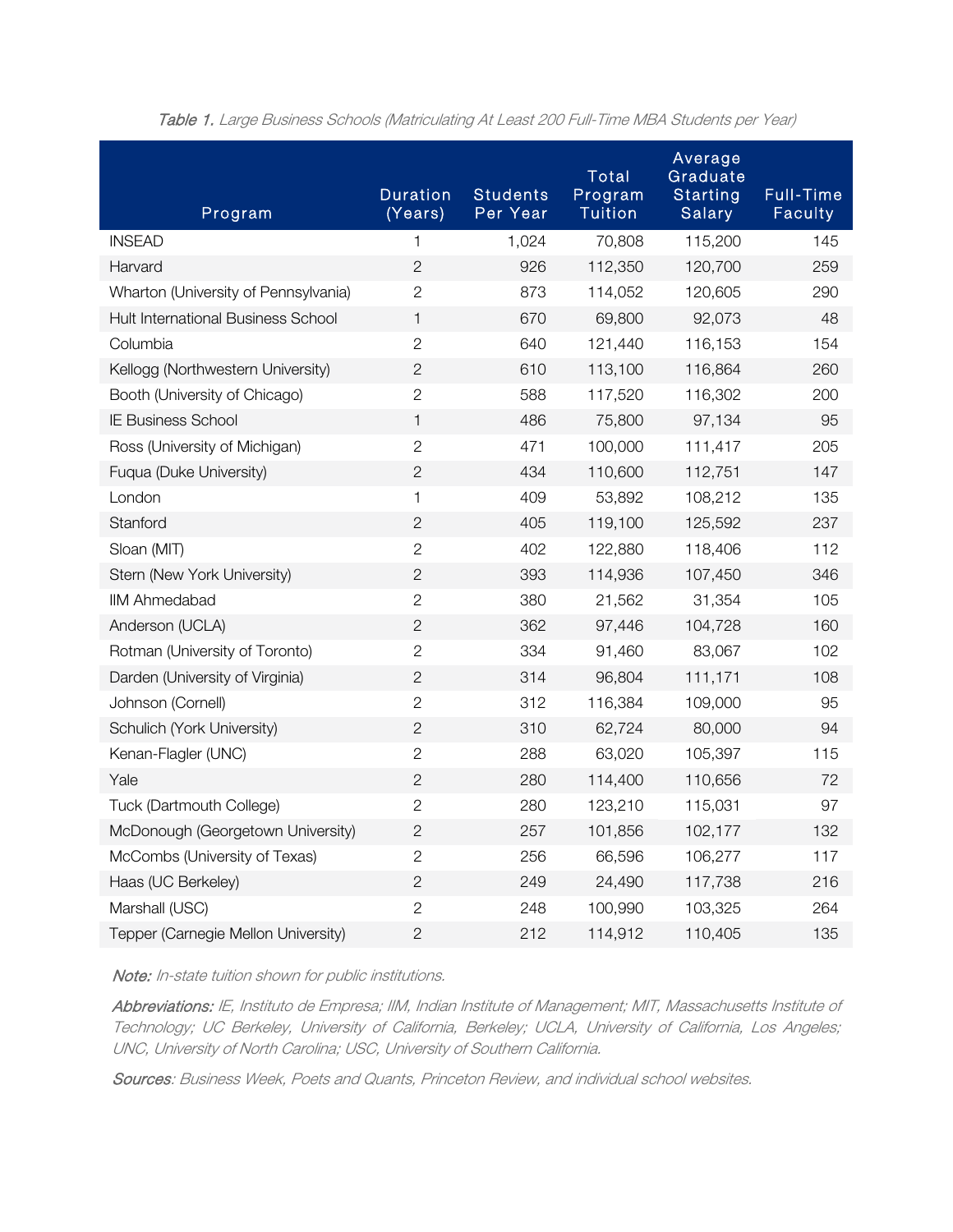Much of the value of the degrees delivered by these large programs derives from their exclusivity. A self-reinforcing cycle of low admission rates, highly qualified students, high starting salaries, and high numbers of applicants preserve the perceived value of the schools' degrees.

Many additional schools have large part-time MBA programs (e.g., Colorado State University with 1,268 students). These schools typically offer a very small full-time MBA program under the widespread belief that a full-time MBA program enhances the school's overall reputation, possibly because rankings are conducted separately within the full-time, part-time, and executive MBA categories. These schools typically run their small full-time MBA programs at a financial loss, using scholarships and other subsidies to attract students.

#### Our Perspective

We have taught thousands of Wharton full-time MBA students in both core and elective subjects and have taught in the full-time MBA programs of several other schools listed in Table 1. Several of our doctoral students are now faculty members teaching in MBA programs. Thus, we feel we know business schools quite well. Since 2012, we taught two of the first (and largest) MOOCs in the history of higher education and have been involved in the Wharton Foundation Series MOOCs, which have enrolled more than one million participants.

While this report focuses on business schools, we believe that it has implications throughout higher education and corporate learning. In our view, business schools are a particularly useful microcosm for studying how online learning will impact universities.

This report is organized in four remaining sections. We next describe the key activities within full-time MBA programs and analyze the basic economics of instruction. In Section 3 we describe the focal technology embedded within the MOOC, which we call SuperText. Section 4 outlines three possible pathways that may play out for business schools given the promise of SuperText. Section 5 provides implications for business schools themselves and for the institutions participating in other areas of business education.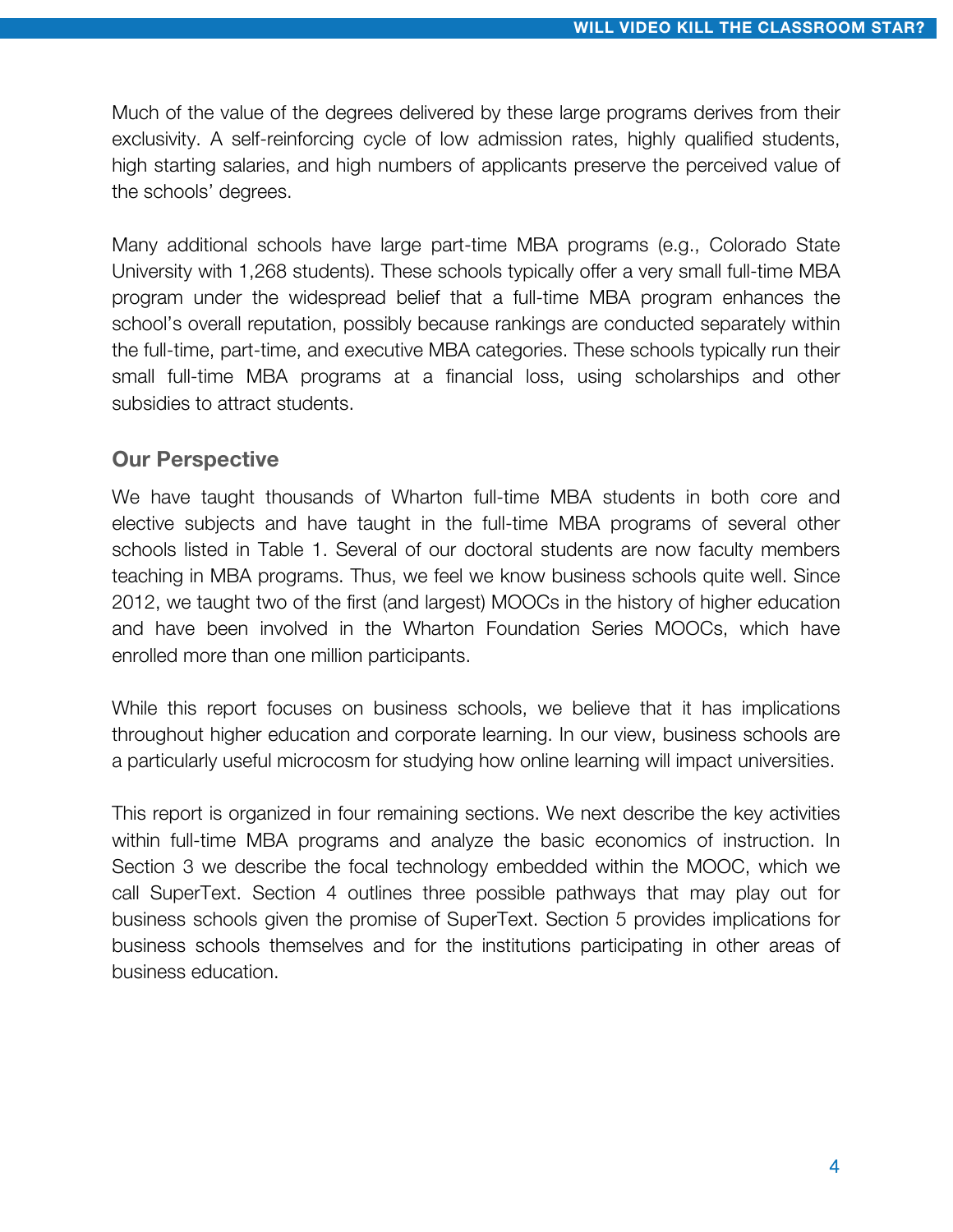# 2. Activities and Economics of Full-Time MBA Programs

In order to understand the potential impact of a new educational technology on business schools, we need to understand the existing educational systems. This section lays out the functions of a business school, its organizational structure, and its basic economics.

In their journey through a full-time MBA program, students engage with many different parts of the business school and spend their time on a wide array of activities. The first interaction is usually with the school's admissions office. In most business schools, the admissions process is managed by staff members, not faculty, sometimes in combination with interviews conducted by current students or alumni.

Once admitted and matriculated, students participate in three sets of activities:

- 1. Career management. MBA students come to business school to accelerate or change their careers. The career management function in most business schools is therefore heavily staffed. Faculty are rarely involved in this activity. However, fellow students are essential and help by giving advice, providing connections, and assisting with interview preparation.
- **2.** Teaching and testing. Teaching and testing is the domain of the faculty. Courses are generally offered by professors holding doctoral degrees. Testing happens exclusively at the course level. Unlike with the bar exam for lawyers or medical board certifications, the MBA is a collection of course credentials. Testing at the course level at the end of each course not only reduces student anxiety but also minimizes faculty coordination.
- **3. Cocurricular activities.** MBA students exhibit impressive skill at organizing outstanding events, including conferences, career treks, outdoor expeditions, golf tournaments, international culture shows, and comedic stage performances. As much as the MBA program serves as a launch pad for the next career move, it is also a time to collect interesting experiences and to develop leadership skills. Such cocurricular activities are almost exclusively organized by students.

After graduation, MBA students join the alumni networks of their schools. Alumni provide an important social connection, help oversee the administration of the school, and provide substantial amounts of funding in the form of gifts. Business schools typically employ dozens of staff members dedicated to alumni relations and fundraising.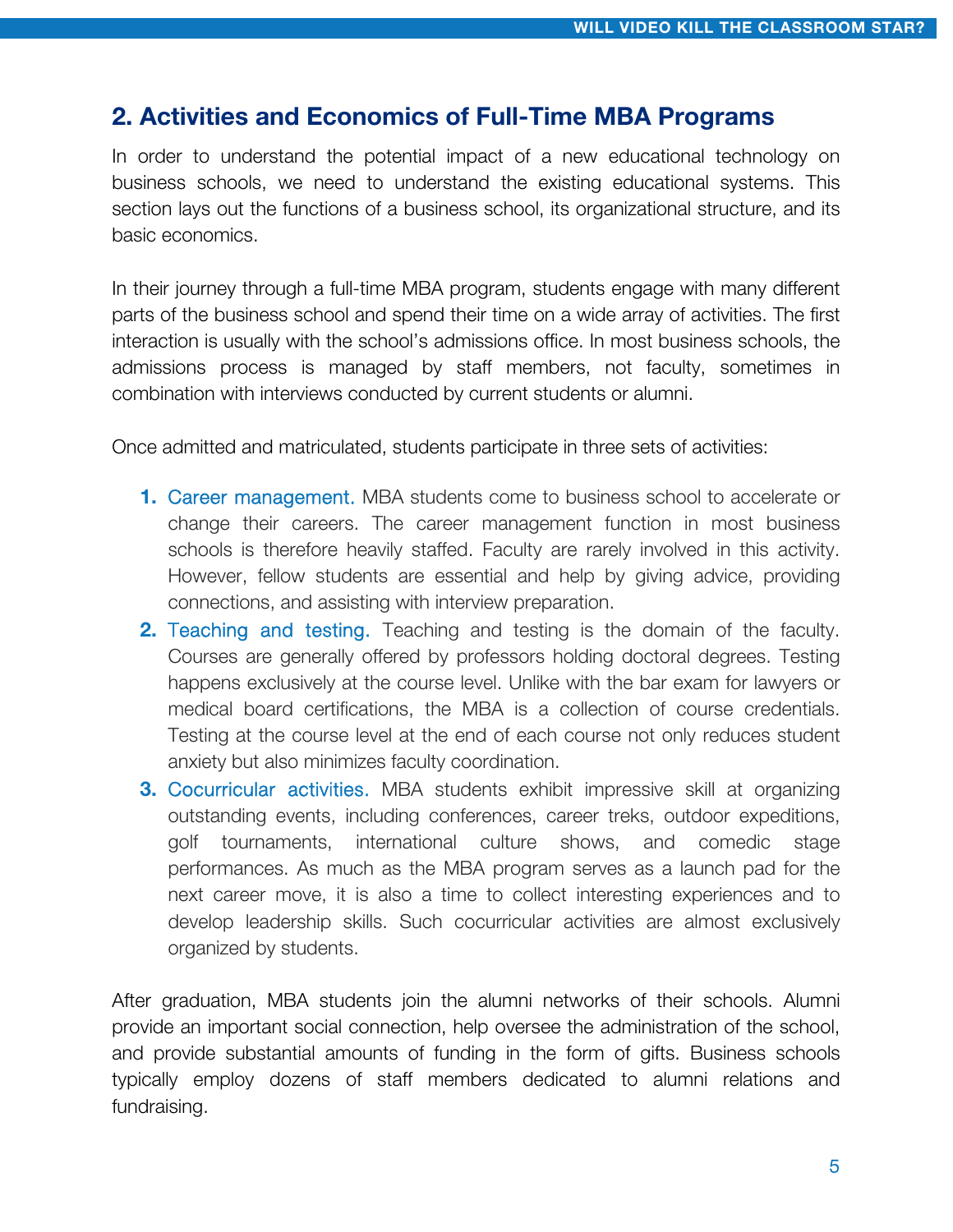In its traditional form of on-campus delivery, an MBA program requires a set of support processes. These include human resource functions, finance and accounting, information technology, classroom support, and various campus services (security, food, janitorial, purchasing, etc.). Some of these services are outsourced to third parties, but many are provided by school or university staff.

The activities that create an MBA program are summarized and stylistically represented in Figure 1. The figure shows the previously discussed activities alongside the constituency in charge of executing the activities.



Figure 1. Activities and associated responsible personnel for the functions of an MBA program.

# Organizational Structure

As in all of higher education, the budgets of business schools are driven primarily by personnel expenses. Business schools typically have 1 faculty member for every 10–20 students. In addition to the faculty, the schools typically employ about 1 staff member for every 5–10 students.

Though schools vary in their exact organizational structure, business schools share a number of organizational characteristics, including the following: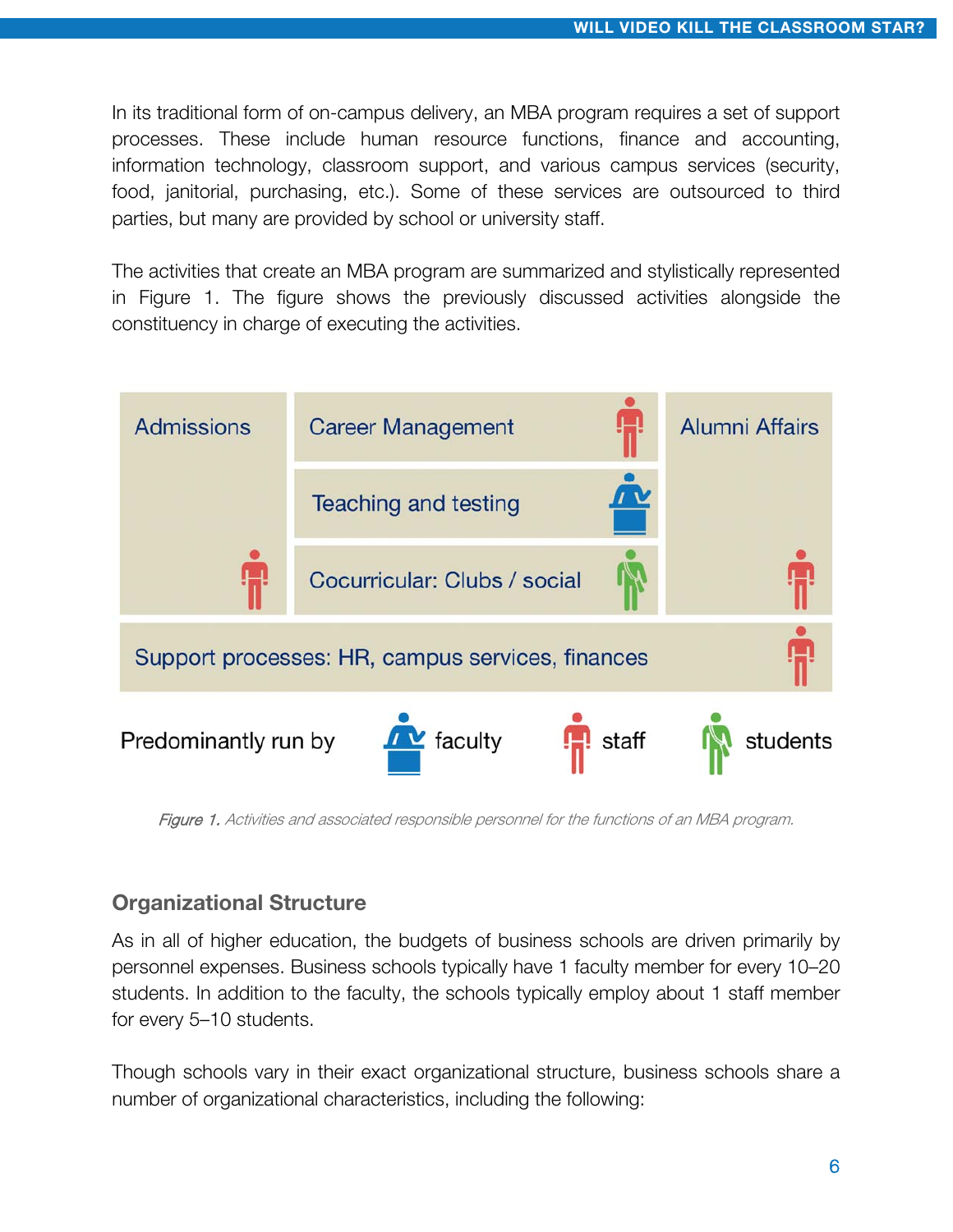- **Faculty are organized in academic units that are created based on research** disciplines (e.g., Finance, Marketing, Accounting, etc.).
- Faculty report to a unit leader (e.g., department chair) or directly to the dean's office. Most schools have a special position for the dean overseeing the entire faculty, such as deputy dean or dean of faculty.
- Academic units (with more or less guidance from their unit leaders) make many critical decisions, including recruiting new faculty, creating new courses, and staffing existing courses.
- **Each of the 20 or so discrete courses taken by a student typically maps to a** particular academic department.
- The MBA program is typically led by a faculty member (often with a title, such as associate dean or vice dean of the MBA program). This position directs a sizable support staff doing many of the MBA-related activities described in Figure 1 (e.g., admissions, career management, advising, etc.). However, the position rarely has formal administrative influence on the faculty teaching courses.
- The role of the faculty in an MBA program tends to be confined to just one of the five functions of the program: teaching and testing.

We observe that business schools have a rather modular structure. A key characteristic of modular systems is that elements of the system can easily be exchanged or replaced. In the context of business schools, modularity facilitates recruitment of new faculty and minimizes institution-specific investments by the faculty. It also enables the school to outsource some of the courses to visiting or adjunct faculty. This modularity also enhances the possibility that faculty can be displaced as instructors.

Modular systems also tend to have low coordination costs, a feature that minimizes the demands on faculty time to design and deliver courses. Once the academic disciplines are defined and agreement reached about how much of a particular subject is taught in the MBA program, the administration of an MBA program and the faculty offering the courses require limited coordination. The same is true for the coordination among academic departments. Once curriculum is established, academic departments operate relatively independently.

# How Much Does It Cost to Teach an MBA Student?

Any cost calculation requires assumptions about the allocation of faculty time. Based on the time commitments we observe and to keep the analysis simple, we assume that faculty members spend 50 percent of their time on instruction. Based on the publicly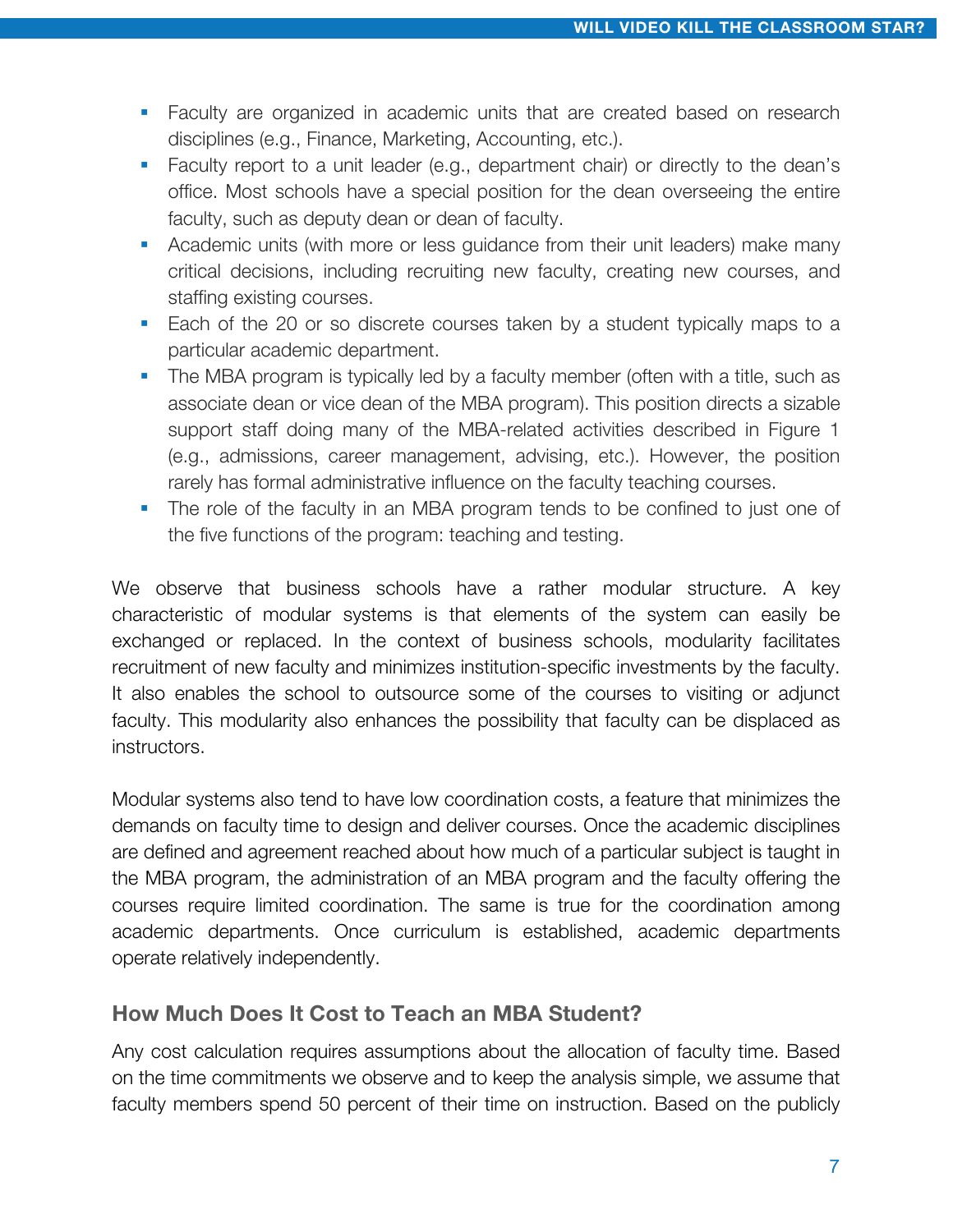available faculty salaries at state schools among the public business schools in Table 1 (i.e., Michigan, Berkeley, North Carolina), we observe that the average tenured or tenure-track business school professor across all ranks is paid about \$200,000 per year. If one adds other costs, such as benefits, sabbaticals, and administrative support, the cost of employing a tenured or tenure-track faculty member grows to about \$300,000 per year.

In return for this compensation, the faculty engages in research, teaching, and administration. At most of the schools in Table 1, a full-time faculty member teaches 3 courses (with an average of about 35 contact hours per course). Thus, if half the cost of a faculty member were allocated to instruction, then the cost of instruction would be (50 percent of \$300,000) / 3 courses = \$50,000 per course. If we add costs for teaching assistants, teaching materials, and some indirect costs related to facilities and assume an average class size of 40 students, we see that it costs \$1,475 to provide a student course via a tenured or tenure-track professor in a large full-time MBA program (Table 2).

In order to estimate the *price* a student pays for a course, we have to make an assumption about how much of the tuition revenues ought to be allocated to coursework. Again, in the interest of simplicity, we allocate 50 percent of tuition to coursework, with the balance associated with the other elements of the program. The full tuition for a 2-year MBA education at a private institution in 2014 is about \$120,000. This implies that the student pays \$60,000 for the 20 courses typically required for an MBA, or \$3,000 per course (Table 2). This is the "list price"; some students actually pay less because of scholarships and grants.

## Part-Time Faculty

An increasing fraction of instruction in higher education is done by part-time and adjunct faculty. Based on an informal survey of colleagues at other institutions, parttime faculty at the larger business schools seem to be paid from \$15,000 to \$25,000 per course. (Note that adjunct business school faculty are paid quite well relative to part-time instructors in, for instance, the humanities.) Let's assume pay of \$20,000 per course and employee benefits and other administrative support costs of an additional 50 percent, for a total cost of instruction by an adjunct faculty member of \$30,000 per course. At that cost and with an average class size of 40 students, the instructional cost drops to \$975 per course and student (see Table 2, right column). This is considerably less expensive than the cost of full-time faculty, unless one assumes fulltime faculty members allocate less than about a quarter of their time to instruction.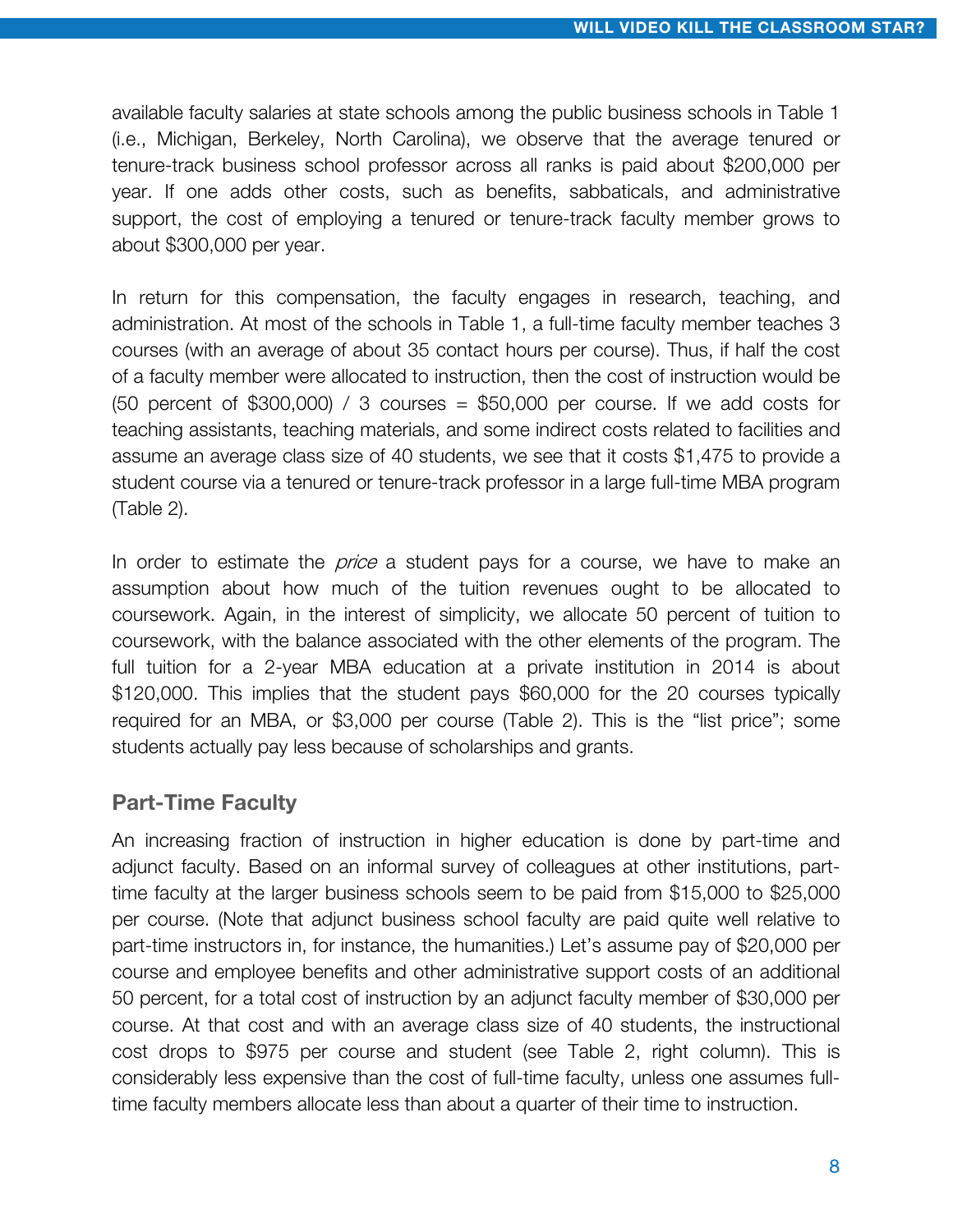|                                                 | Tenure-Track<br>Faculty | Adjunct<br>Instructor |
|-------------------------------------------------|-------------------------|-----------------------|
| Faculty salary, benefits, and overhead per year | \$300,000               |                       |
| Allocation of faculty cost to teaching          | 50%                     |                       |
| Number of courses taught per year               | 3                       |                       |
| Instructor cost per course                      | \$50,000                | \$30,000              |
| Teaching assistant cost per course              | \$2,000                 | \$2,000               |
| Infrastructure cost per course                  | \$5,000                 | \$5,000               |
| Total cost per course                           | \$57,000                | \$37,000              |
| Average enrollment per course                   | 40                      | 40                    |
| Cost per student per course                     | \$1,425                 | \$925                 |
| Text/SuperText fee per student                  | \$50                    | \$50                  |
| Instructional cost per student per course       | \$1,475                 | \$975                 |
| Total tuition from student                      | \$120,000               | \$120,000             |
| Allocation of tuition to coursework             | 50%                     | 50%                   |
| Number of courses                               | 20                      | 20                    |
| Effective "list price" per course               | \$3,000                 | \$3,000               |

Table 2. The Economics of a Large Business School: Instruction Cost and Price for a Course

# The Cost of Scholarship

Even though instruction is expensive, tuition substantially exceeds instructional costs in most MBA programs. Much of that excess is used to support scholarly research by faculty members.

Many believe that scholarly research helps to increase the reputation of a school and is central to the mission of the institution, and so almost all large business schools heavily invest in research. Research is largely carried out by the tenured or tenure-track faculty.

Just as we estimate the cost of educating a student in the classroom, we can estimate the cost of creating a unit of knowledge via faculty research. To be consistent with the teaching analysis, assume faculty members spend 50 percent of their time on research. For our analysis, we consider the published academic paper as the atomic unit of knowledge. Business school faculty members publish in scholarly journals, such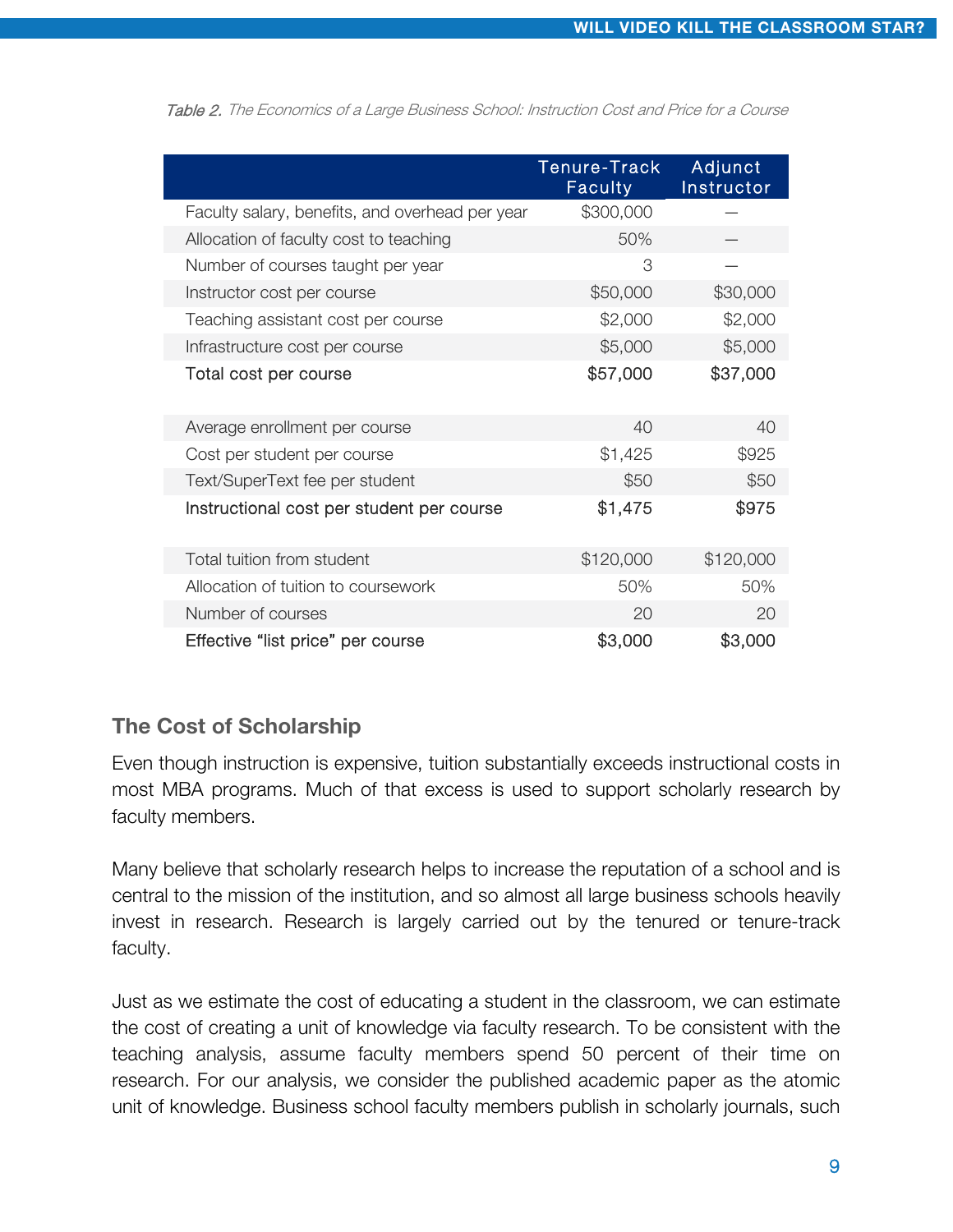as Management Science, Marketing Science, and the Journal of Finance. Though there are hundreds of such academic journals, the academic community holds at least an implicit agreement that only some of these journals are top journals (also referred to as "A journals"). So, what does it cost to create a unit of knowledge that is of sufficient quality to appear in an A journal? Based on an informal survey of faculty vitae, we observe that faculty members at top business schools publish about 0.75 A journal articles each year with an average of 1 coauthor. As we show in Table 3, it costs a business school about \$400,000 for every article published in an A journal.

| Table 3. The Cost of Creating an A Journal Article |
|----------------------------------------------------|
|                                                    |

| Faculty salary, benefits, and overhead per year | \$300,000 |
|-------------------------------------------------|-----------|
| Allocation of time to research                  | 50%       |
| Number of A journal articles produced per year  | 0.75      |
| Cost per author publication                     | \$200,000 |
|                                                 |           |
| Number of authors                               | 2         |
| Cost per article                                | 400.000   |
|                                                 |           |

# 3. What Is the Focal Technology?

The MOOC, or *Massively Open Online Course*, is a new educational experience defined by these four attributes:

- A very large number of participants per offering of the course. For the Wharton MOOCs, registration has ranged from 20,000 to 150,000 each time the course is offered. Thus, massively.
- Very low cost, often free, with no admission requirement. Thus, open.
- **Content delivered asynchronously via the World Wide Web. Thus, online.**
- Structured and sequenced content, with periodic assessment. Thus, course.

Wharton has created 14 MOOCs, including 4 courses that comprise the foundation series (i.e., marketing, operations, accounting, and finance). The foundations series has attracted over one million registrants.

A common pattern of MOOCs is the large difference between the number of students that enroll in a course and the number who actually complete the course (enrollment is free after all). In line with other MOOCs, the completion rate for our MOOCs has been slightly over 5 percent. In other words, over the course of the last 2 years, over 50,000 student course equivalents were delivered by Wharton faculty via the MOOC.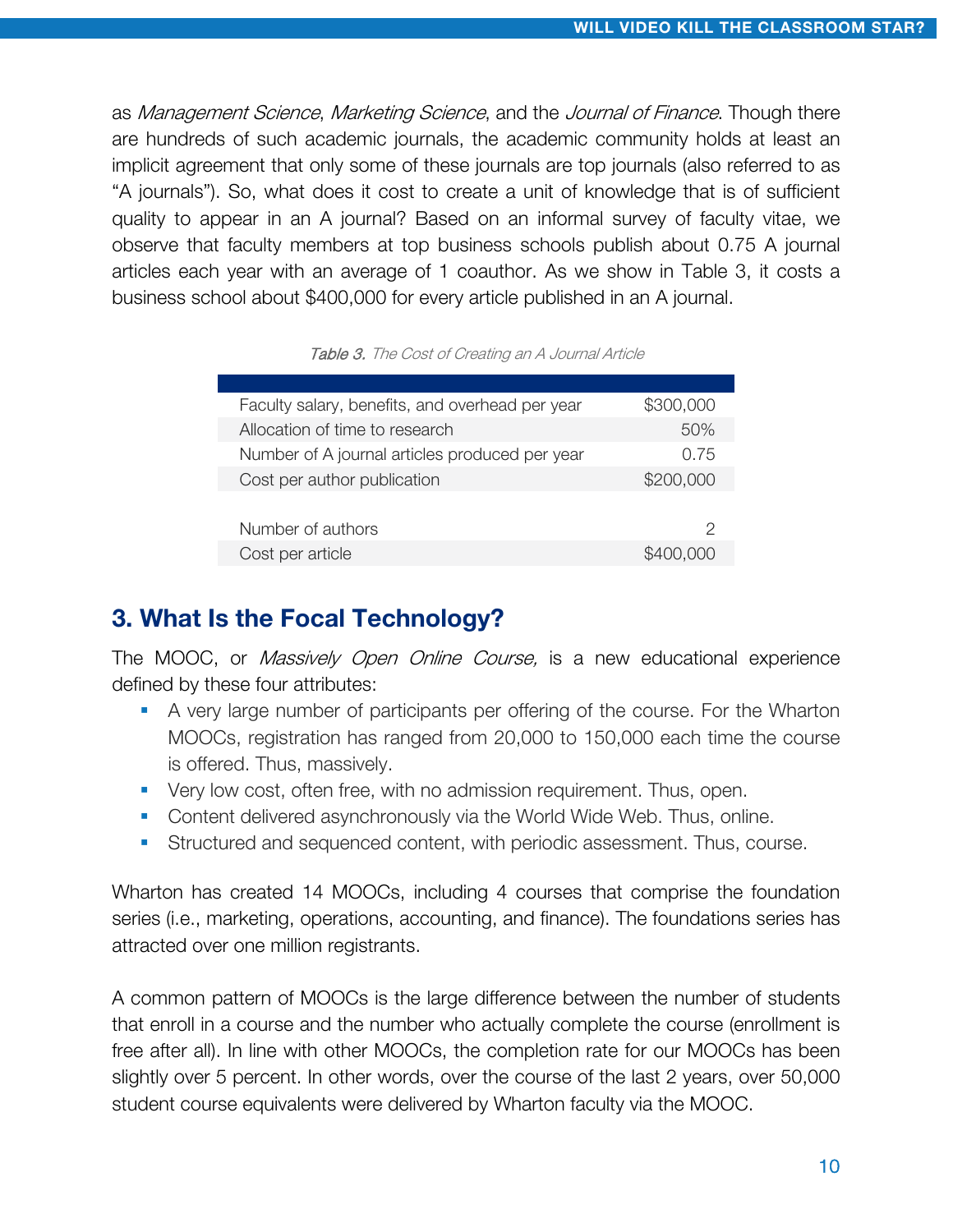The cost structure of the MOOC is very different from that of traditional instruction. Once a course is developed, it can be offered over and over again at low marginal cost. Based on our courses, we estimate development costs of about \$70,000, with \$50,000 for faculty time and \$20,000 for video production resources. The actual outof-pocket spending at Wharton was much less than this, as the initial MOOCs were largely developed by enthusiastic faculty with limited support staff or additional compensation. However, we believe \$70,000 is a fair estimate of the long-run actual and opportunity costs of developing a MOOC. After 4 offerings, our Operations Management course had cumulative enrollment of 250,000 students, of which about 12,500 fully completed the course. This course was unusually successful, so in our analysis we assume 10 offerings to achieve enrollment of 250,000. Table 4 shows that the cost per enrolled students is about \$0.56. If one considers that business schools may pay \$1 or more to Google for a click on an AdWords ad, this can be thought of as very inexpensive advertising. Even if one only counts the students who complete a course, the cost per completed course is about \$11 per student, still a factor of 100 improvement in productivity relative to the cost of instruction in the conventional MBA program. Given this large cost difference, we feel the qualitative insights we derive are not terribly sensitive to the assumptions in our estimates.

#### Table 4. The Cost of a MOOC

| Development cost (faculty)                | \$50,000  |
|-------------------------------------------|-----------|
| Development cost (production)             | \$20,000  |
| Total development cost                    | \$70,000  |
|                                           |           |
| Teaching assistant (per offering)         | \$2,000   |
| Technology and support (per offering)     | \$5,000   |
| Marginal cost of each offering            | \$7,000   |
|                                           |           |
| Total cost for 10 cycles of offering      | \$140,000 |
| Total students registered over 10 cycles  | 250,000   |
| Cost per registrant                       | \$0.56    |
|                                           |           |
| Total students completing coursework (5%) | 12,500    |
| Cost per completing student               | \$11.20   |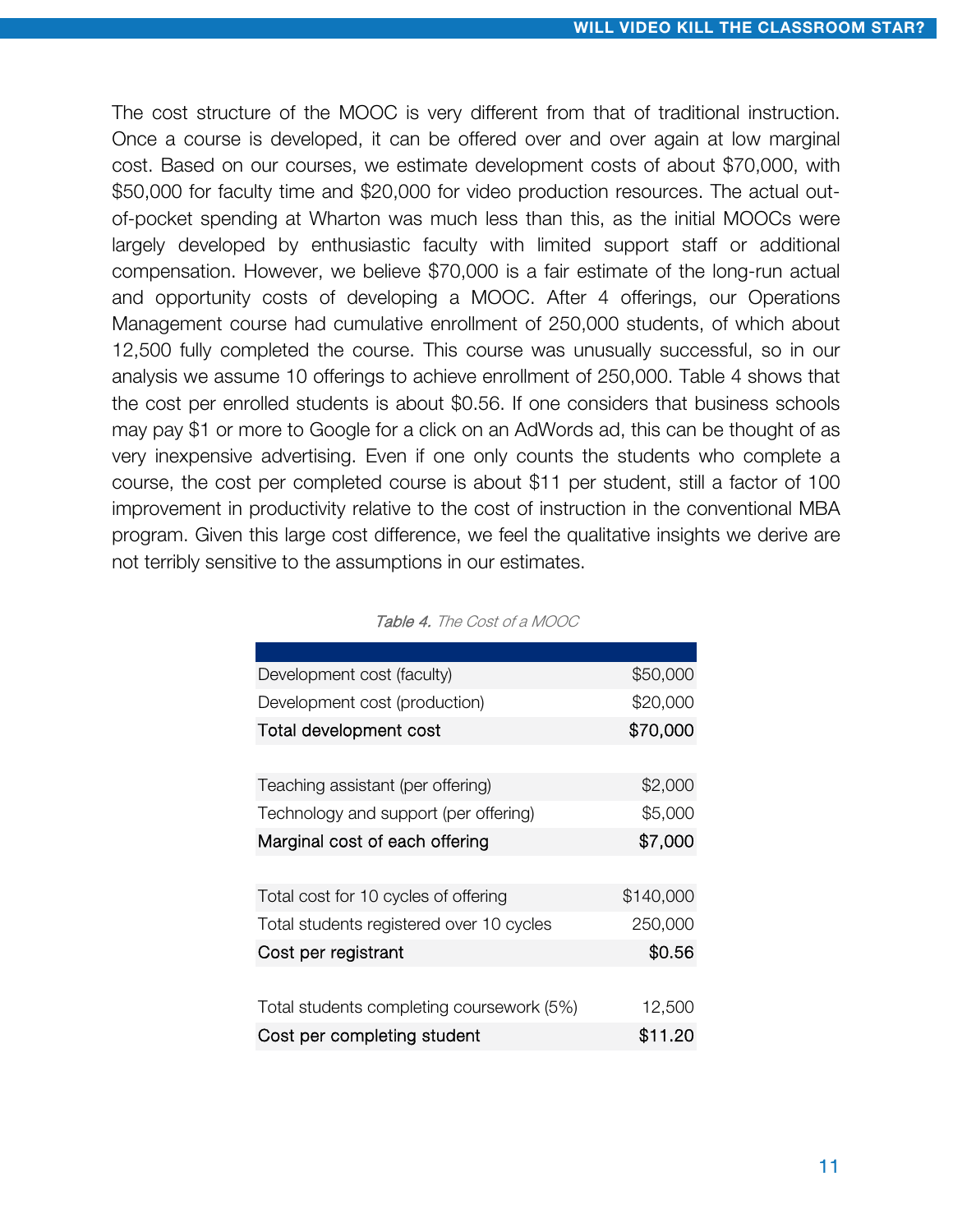#### The SuperText Technology

One could characterize the MOOC itself as a technology. However, we do not believe that the "MOOC-ness" of the MOOC is the main threat to business schools. Participation in MOOCs is global, and the typical participant is an educated adult usually seeking education for enjoyment or to address a particular problem at work (Christensen, Alcorn, Emmanuel 2014). Those distinctive aspects of the MOOC seem only loosely relevant to the typical full-time MBA student, who is seeking the prestige associated with a degree limited to just a few graduates per year.

We believe that embedded within the MOOC is a more focused technology, which we will call SuperText. This technology is characterized by:

- Content authored by a recognized expert and delivered primarily via short video segments.
- Chunking of content so that a specific instance of a course can be customized to particular learning objectives.
- Within an instance of a course, semisynchronous pacing in which a batch of new content and assignments are released by a course administrator periodically (usually weekly). Between releases, students consume the content when and how they wish.
- Assessment that can be adapted to the learning objectives set by the course administrator.
- Students interact with a course administrator and with each other but not typically with the expert content author.

It is SuperText that poses the threat and the opportunity. The MOOC, we argue, is a Trojan horse: While public attention was focused on the *massive* and *open* characteristics of the courses, the SuperText technology quietly proved highly effective as a learning technology.

SuperText offers substantial promise for further improvement. In future generations of the technology, we can imagine that delivery of content and assessment may be adaptive and responsive to learner needs and capabilities. Production and delivery mechanisms are also likely to improve quickly as the new technology matures.

One might ask, What is so special about SuperText? What can it do that cannot be done with a printed textbook? Technically, the SuperText content could be substantially equivalent to a printed textbook . However, we believe that the dominant pedagogical approach will probably be driven by average student preferences, and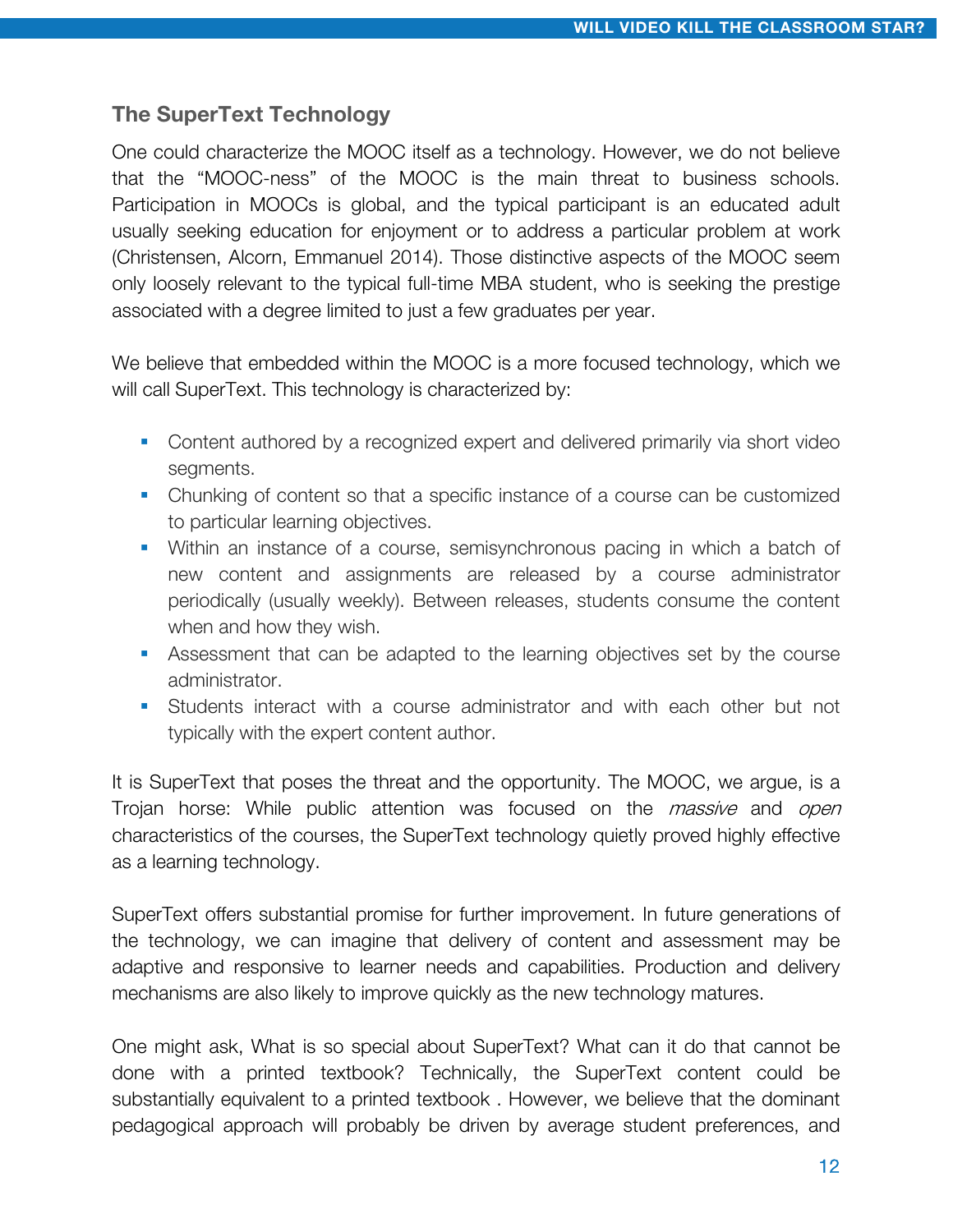those preferences appear to be for video. The apparent preference of current students for video coincides with the popularity of YouTube, TED Talks, Lynda.com, and the Khan Academy, among other media distribution channels. From the perspective of the next student generation, SuperText is more convenient and more enjoyable than a printed textbook.

In addition to cost, convenience, and enjoyment, we obviously care about learning outcomes. Research has demonstrated that, for a given student population, online instruction leads to learning outcomes at least as good as those of conventional instruction (Means et al. 2010).

One might hypothesize that SuperText would be limited to structured and analytical course content and thus would be inferior in tackling complex or loosely structured domains. This may have been true of early efforts at distance learning when content was broadcast via television or distributed in the mail. However, the recent developments in technologies supporting online communities enable rich, unstructured interaction among students. Figure 2 shows an example of a course project from our Coursera class on design — hardly an outcome of rote learning. Similarly, our operations class engaged students with projects related to their jobs, and the outcomes impressed students and faculty alike. Moreover, the asynchronous and remote technology allows participants to engage with SuperText while being employed at work. Instead of faculty writing up business situations in the form of case studies and bringing them to the classroom as documents, SuperText challenges the boundaries between class time and professional life.



Figure 2. Example of a student project from the Coursera design course (Source: abdallacoursera.weebly.com).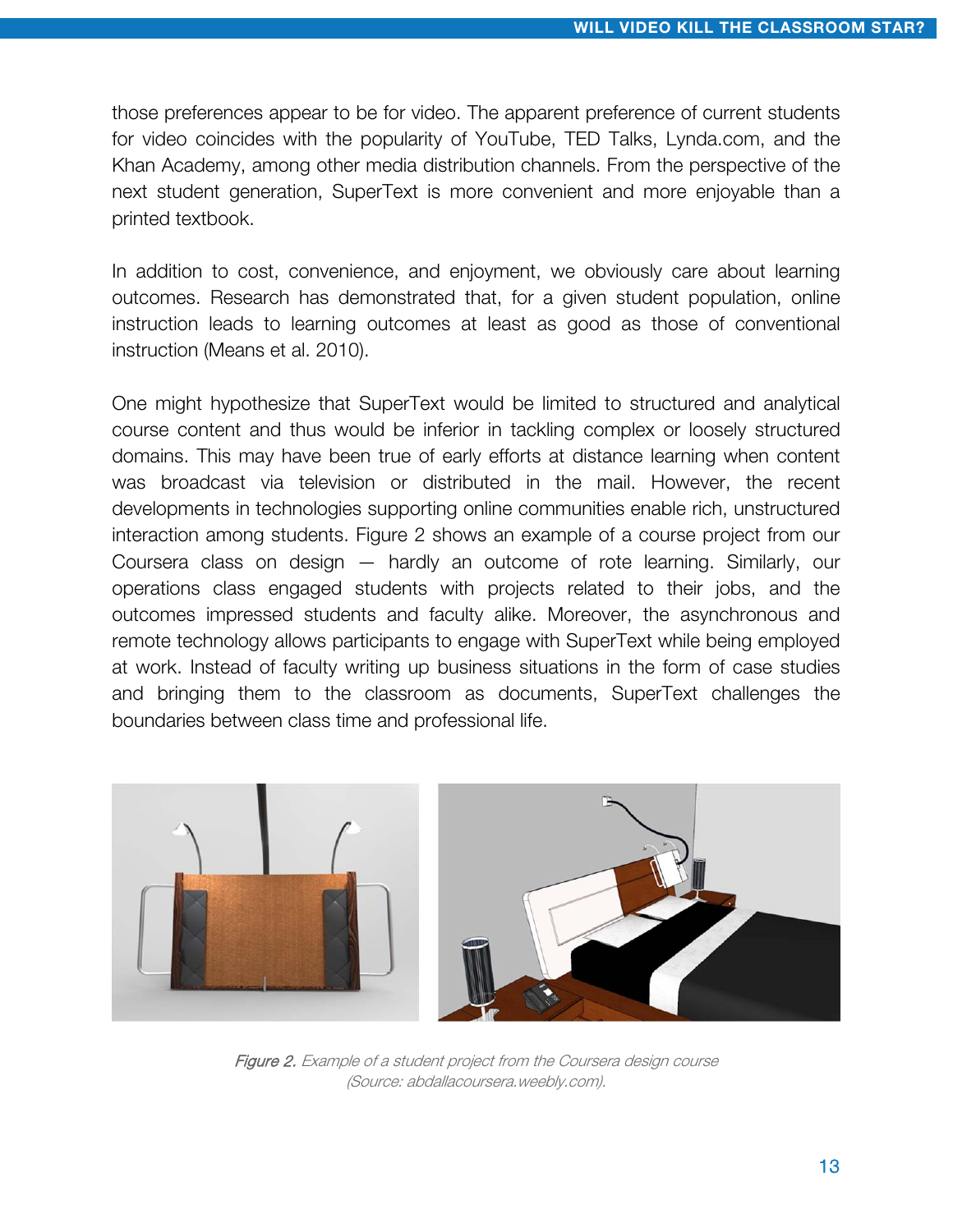#### SuperText as the New Frontier

All organizations educating students face a fundamental trade-off between cost and quality. One might argue that such trade-offs exist for all organizations, including restaurants, automotive companies, and health care providers. In education, the tradeoff between cost and quality is most visible in the student-to-faculty ratio, which is a result of how much time, on average, a teacher can spend with a student. Consider the resource of faculty time, be it for one individual instructor or the collective faculty time of a business school. Figure 3 describes the school's trade-off between cost and quality. We can think of two extreme ways in which faculty time is deployed:

- One-on-one (e.g., teaching in office hours). With one student at a time, the professor is able to adapt her teaching exactly to the needs and interests of the student. (Where does the student struggle? What career is the student interested in?) The result of this interaction is a large degree of learning for the student per unit of faculty time. Yet, this learning mode is not an efficient use of faculty time.
- **Lecture or case discussion.** The same professor could teach a group of 60–80 students, a typical business school cohort. From the school's perspective, this substantially improves efficiency. For the same amount of faculty time, many more students can be educated (and charged tuition). However, quality suffers to some extent, as the professor has to follow a one-size-fits-all strategy. (Of course, there may be other benefits to learning in a cohort beyond efficiency.)

The cost-quality line does not have to be as neat and smooth as depicted in Figure 3. Moreover, the line is likely to vary across faculty, with a good professor being able to engage students, draw on the diverse background of the students, help students to learn from each other, and adapt the pace as needed. Nevertheless, we argue that schools face a cost-quality trade-off and that economies of scale are substantial in education. This trade-off is the basis for the efficient frontier of conventional instruction.

The SuperText technology discussed in this section shifts the efficient frontier in education. The technology combines the adaptive nature of office hours, the charisma of the best educators, the convenience of "anywhere and anytime," and economies of scale in production. Unlike most previous innovations in education, the shift of the frontier is large and, in the case of the MOOC, can translate to a hundredfold increase in productivity.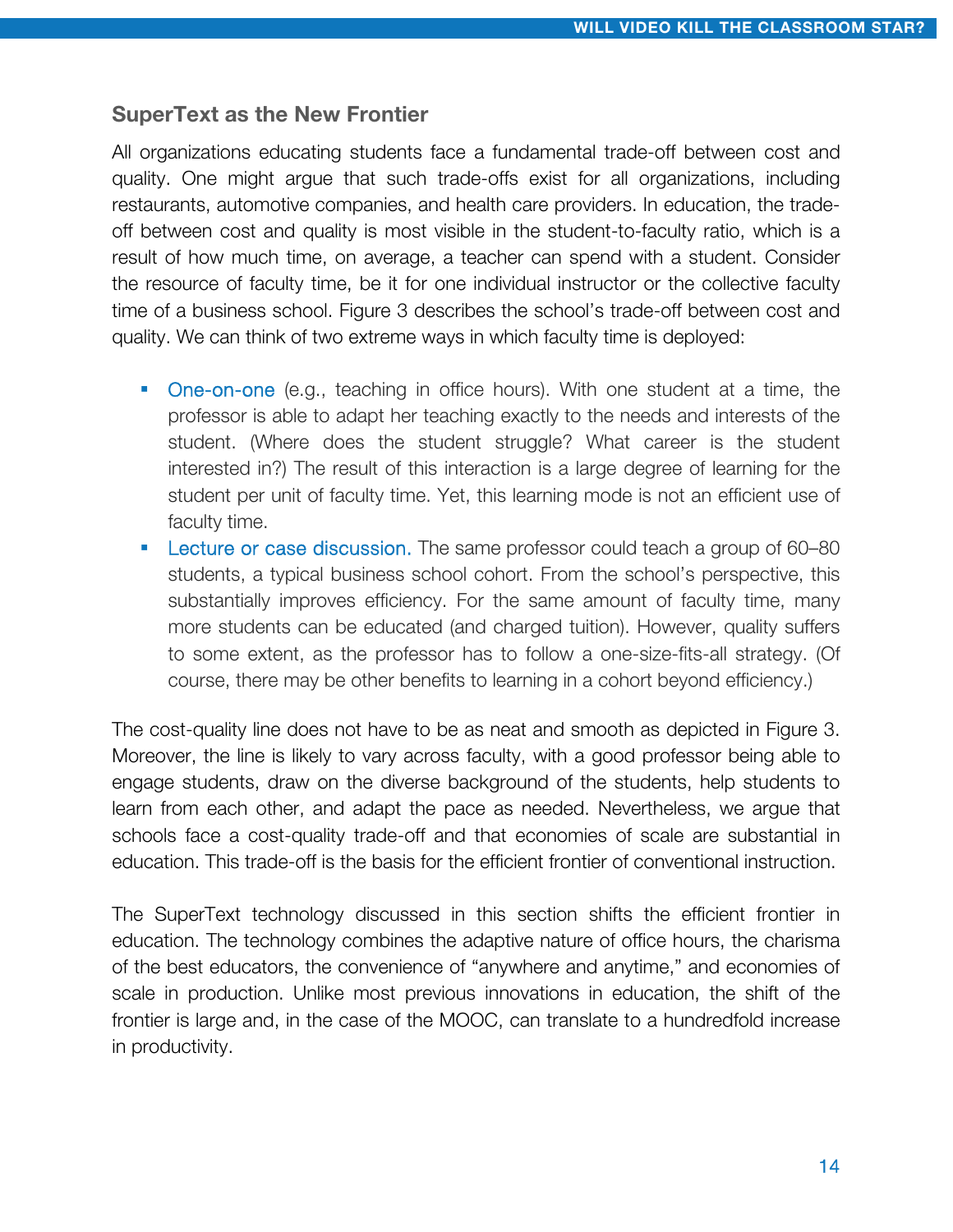

Figure 3. The efficient frontier and the impact of the SuperText innovation.

# 4. Implications of SuperText

We now articulate three pathways for how business schools can take advantage of, or be passively influenced by, the new technology and the shifted efficient frontier.

- 1. Pathway 1 assumes that the size of the faculty is fixed. With a fixed amount of faculty time, a more efficient technology will lead to more output.
- **2.** Pathway 2 assumes that, because of a limited job market for elite students, the production of graduates is fixed and the more efficient technology will reduce the input of faculty time.
- **3.** Pathways 1 and 2 both assume that the SuperText innovation only affects the teaching and testing function of the business school. The innovation is contained in one component of the bigger system. Pathway 3 challenges this assumption. In Pathway 3, we discuss the possibility that the entire architecture of business school education could be altered by the SuperText technology.

# Pathway 1: Status Quo Plus

By construction, Pathway 1 is relatively close to the status quo; we call it "status quo plus." Pathway 1 is based on the dual assumptions that the architecture of the business school stays the same and the number of faculty employed stays roughly constant. Using the same input and a substantially more efficient technology enables a school to either increase the amount of learning per student or to increase the number of students. Consider each of these two alternatives.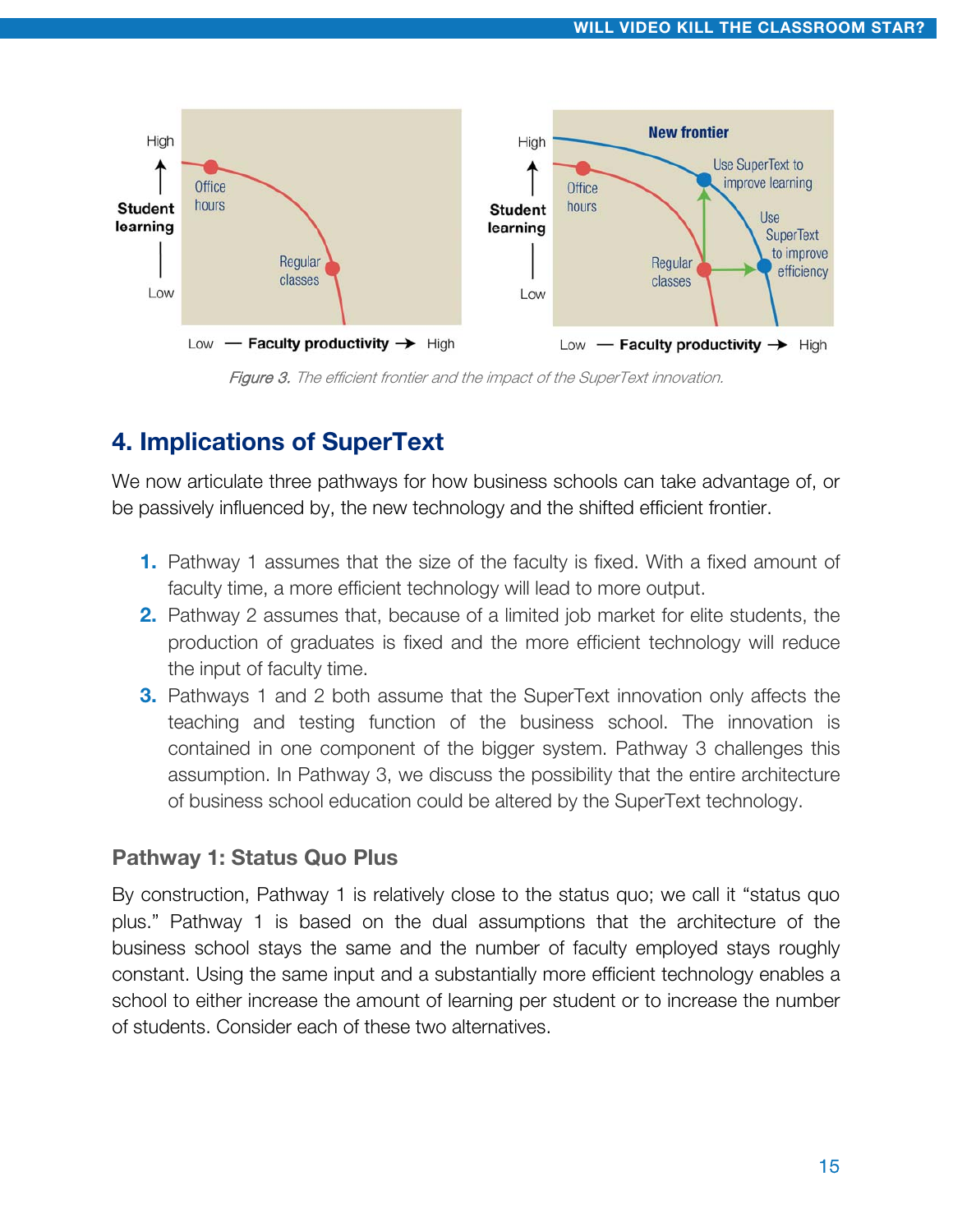#### Serving Additional Students

Technically, a school could just grow. However, we believe that the full-time MBA populations for the largest business schools cannot grow significantly. Elite business schools by definition serve a small population in their degree programs. If they did not, their degrees would lack prestige. The number of MBA graduates that can be considered elite globally is probably less than 10,000 per year (see Table 1). This corresponds closely to the number of professional and managerial jobs with annual salaries more than \$100,000 that are offered each year to 27–32 year-old graduates.

While growth in full-time enrollment is unlikely, business schools can reach additional nondegree students using SuperText. One way to do so is by using the MOOC previously discussed. Spending pennies per enrolled student, the MOOC is an efficient mechanism to build reputation. Instead of relying on scholarly research to support the brand of the school, MOOCs can showcase the quality of the faculty directly. Based on our previous cost estimates, we observe that a single A journal article (at a cost of \$400,000) is enough to pay for the development of about six MOOCs.

In addition to using SuperText for outreach, schools might also turn to SuperText to generate additional revenues through continuing education for working professionals, usually referred to as executive education. Presently, we observe two types of online executive education offerings in the market. In one case, a faculty instructor is heavily involved not just in the development of the content but also in its regular delivery. With this approach, the costs of delivery are comparable to traditional in-class education. The main benefit to the participant is convenience. Price points for such programs tend to be in the range of \$2,000 to \$4,000 per course. An alternative is to offer the course in a format more similar to a MOOC, though potentially with some more support in the form of a course administrator. In this alternative, the faculty member is involved in the production of the course but not in its delivery. Therefore, such offerings can be profitable even with a price point of a few hundred dollars. Table 5 is an estimate of the relative economics of these two approaches to online executive education.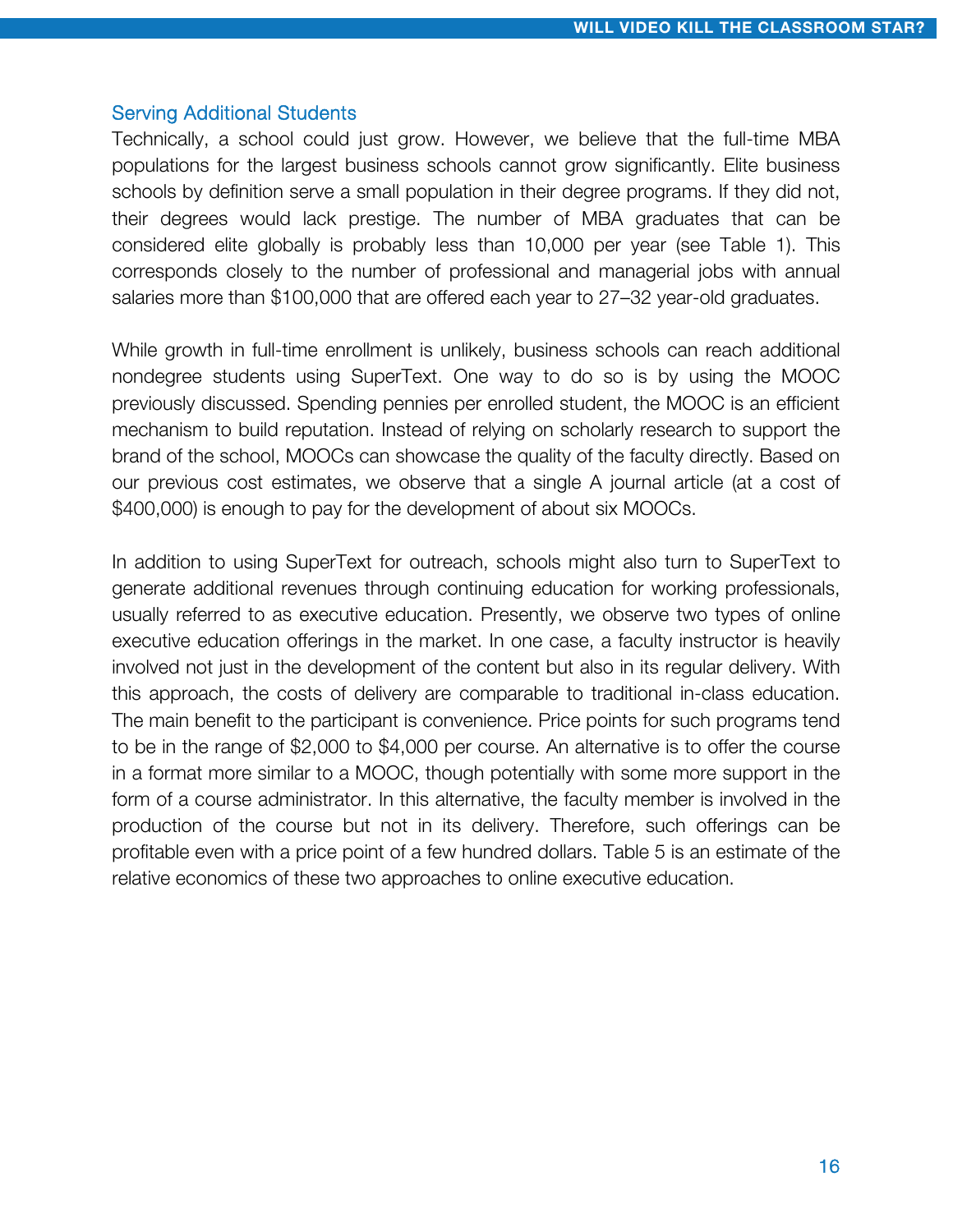|                                     | <b>Online Executive</b><br><b>Education with</b><br><b>Tenure-Track Faculty</b> | <b>Online Executive</b><br><b>Education Using</b><br><b>SuperText</b> |
|-------------------------------------|---------------------------------------------------------------------------------|-----------------------------------------------------------------------|
| Development cost                    | \$35,000                                                                        | \$70,000                                                              |
|                                     |                                                                                 |                                                                       |
| Recurring teaching cost (faculty)   | \$50,000                                                                        |                                                                       |
| Course administrator                | \$2,000                                                                         | \$20,000                                                              |
| Technology and support for delivery | \$5,000                                                                         | \$5,000                                                               |
| Recurring cost per offering         | \$57,000                                                                        | \$25,000                                                              |
|                                     |                                                                                 |                                                                       |
| Enrollment per offering             | 40                                                                              | 1,000                                                                 |
| Enrollment over lifetime            | 400                                                                             | 10,000                                                                |
|                                     |                                                                                 |                                                                       |
| Development cost per participant    | \$88                                                                            | \$7                                                                   |
| Delivery cost per participant       | \$1,425                                                                         | \$25                                                                  |
| Total cost per participant          | \$1,513                                                                         | \$32                                                                  |
|                                     |                                                                                 |                                                                       |
| Price point per participant         | \$4,000                                                                         | \$400                                                                 |
| Surplus generated over lifetime     | \$994,800                                                                       | \$3,680,000                                                           |

Table 5. Online Executive Education

#### More Learning for a Fixed Student Population

In addition to increasing the number of students that interact with the business school, Pathway 1 can also direct the efficiency gain toward those who already interact with the school and thereby provide them with a better learning experience. This can happen in three different forms:

- Before coming to campus. Certain requirements for incoming students might be taught online using SuperText, possibly even making performance in preparatory courses part of the admissions process.
- While on campus. If the business school finds a way of moving some content via the SuperText technology to outside the time of traditional class hours, it frees time for new experiences. These could take the form of site visits, global immersion programs, design projects, or other activities that enhance learning through experience. Recently, Wharton launched a series of global modular courses. In one course, a group of 27 Wharton MBA students traveled to Rwanda to learn about the country's economic transformation and its renewal following the tragic 1994 genocide. Such experiences could take a more prominent role in the MBA program if SuperText frees up time in the curriculum.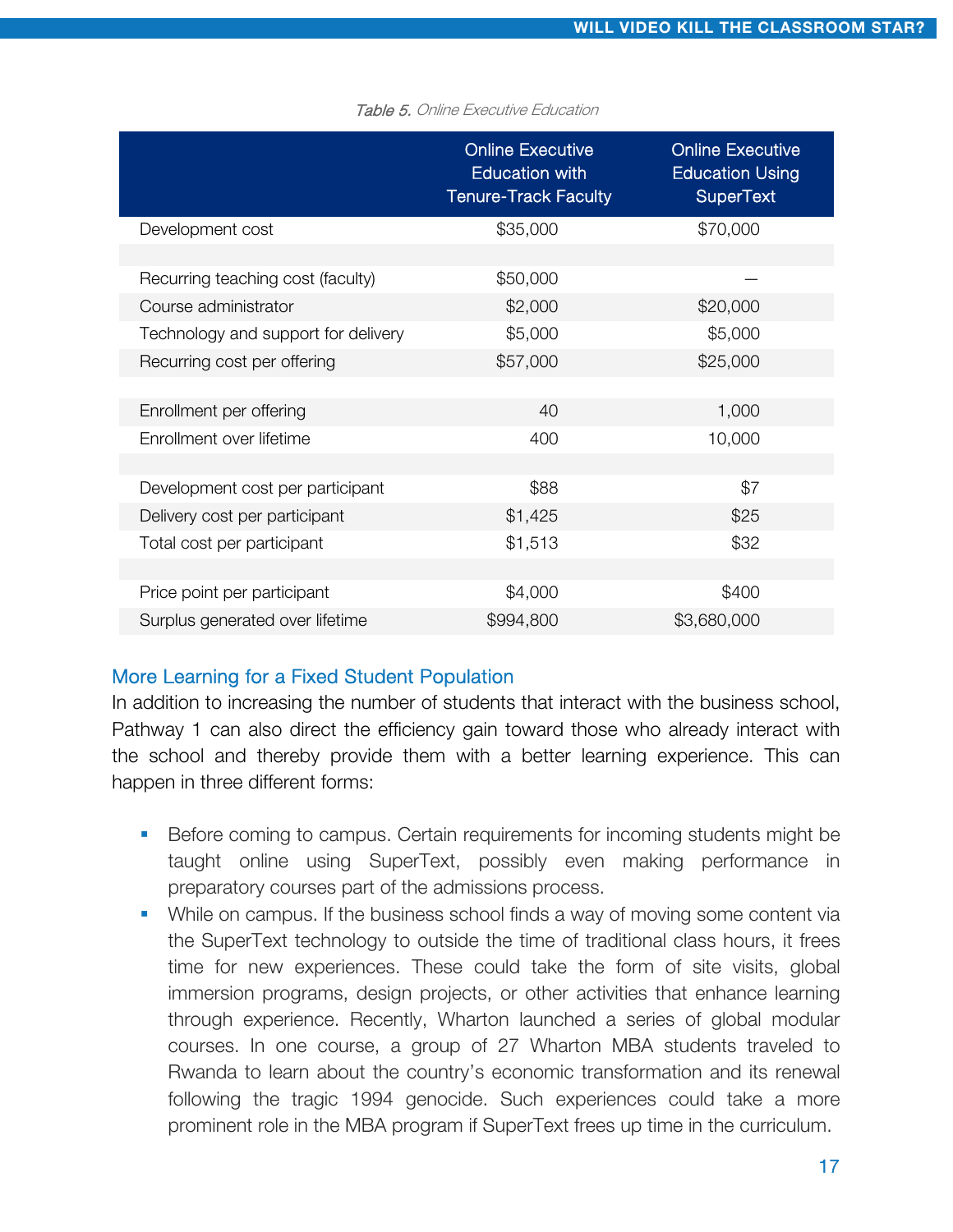After graduation. One stakeholder group that we noticed in our Wharton MOOCs is Wharton alumni. Instead of limiting the learning of students to their time on campus, SuperText enables the school to catalyze ongoing learning in the alumni community.

## Pathway 2: Displacement of Faculty by SuperText

Prior to the 20th century, entertainment was predominantly delivered in playhouses and in public places where clowns and actors performed live. The advent of motion pictures changed entertainment. Why go and see a local clown in the town square if you can watch one of the best in the world on the big screen? Motion pictures changed entertainment for those consuming it, but even more so for those who provided it — most of whom lost their jobs. Are business school faculty the clowns of the 21st century?

As along Pathway 1, with Pathway 2 business schools remain essentially intact as institutions, perform similar functions as today, and educate the same number of students. However, because of the shift in the efficient frontier, the number of employed faculty members declines dramatically.

SuperText could be used by a course administrator, which we refer to as a "preceptor" (Harker 2013). The students could meet once or twice per week in a conventional classroom setting, having previously completed portions of the SuperText. Classroom time could be used for discussion, to clarify topics, to work problems in small groups, or for other experiential activities. This approach has sometimes been called "flipping the classroom." Its key characteristic, however, is that the subject matter authority is channeled via the SuperText and a less authoritative figure, the preceptor, coordinates any live interactive sessions. Indeed the preceptor would ideally be more skilled at the live interactive elements than would be the typical content author. For instance, the preceptor might be particularly good at working with small groups, at diagnosing common learning obstacles, or at facilitating group activities — none of which necessarily require cutting-edge subject matter expertise.

As the preceptor is paid a lower salary and commits a higher percentage of time to education, the cost per course decreases substantially. The analysis shown in Table 6 demonstrates that costs go down by about 40 percent. This is certainly a much smaller change compared to our MOOC analysis, however, the preceptor model is offered in the same class sizes and in the same campus settings as traditional education.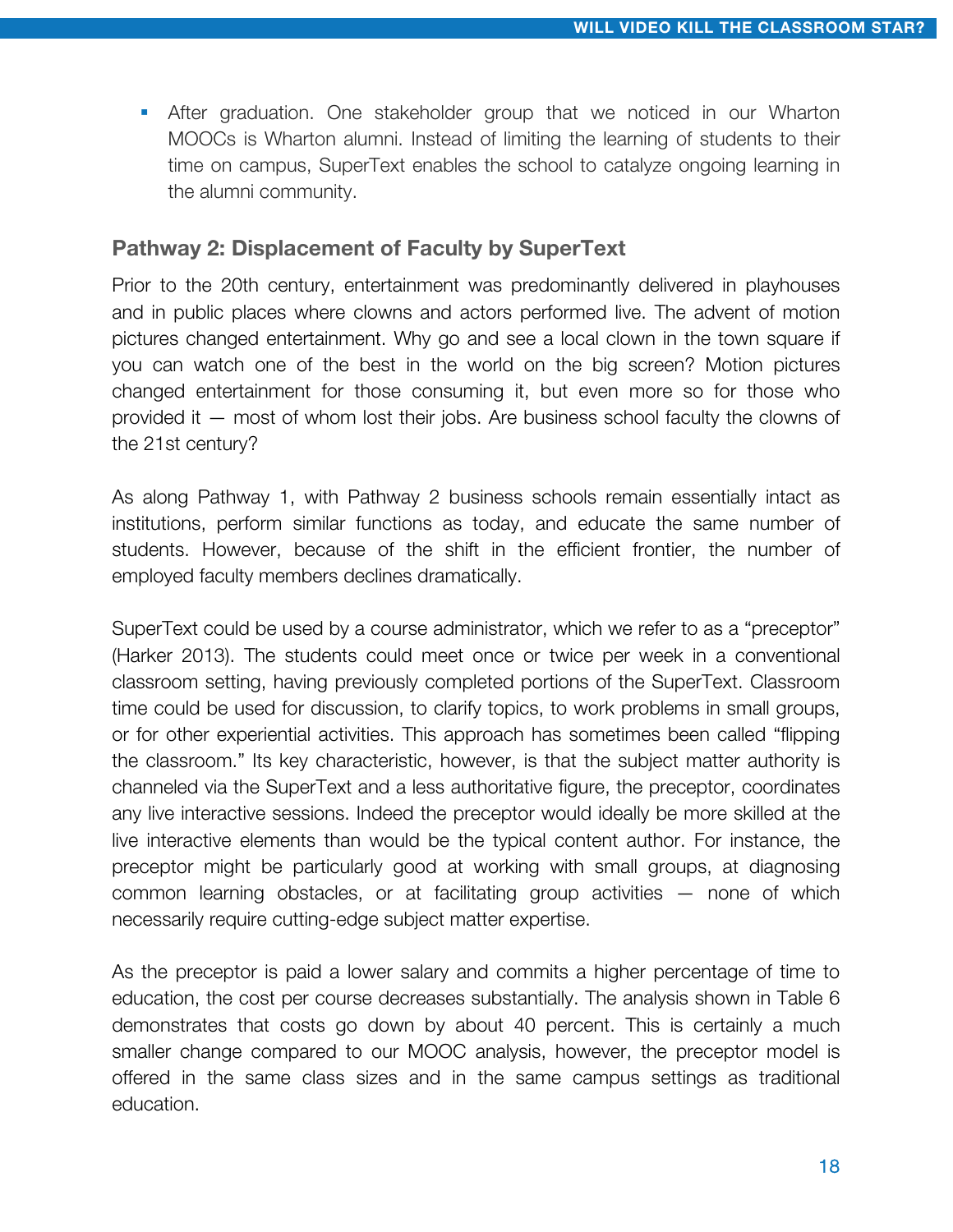One might argue that Pathway 2 is unlikely to occur. After all, the top business schools do not seem to be under significant price pressure. We do not believe that there is significant pressure on the list price in full-time MBA programs. Students will remain willing to pay \$120,000 to obtain a prestigious credential and a high-paying job. The competition will not be seen in the list prices at these schools, but instead in the discounts offered to the best students in the form of scholarships and grants and in the amenities and cocurricular elements of the programs. The top business schools already provide lavish student lounges, remarkable global travel (including to Mount Everest and Antarctica), and amazing athletic facilities. Scholarships, grants, and these extras impose a crushing force on business school budgets. If an institution is offered a technology, SuperText, that offers a 40 percent cost advantage, we believe the technology is likely to be irresistible and adopted in the long run.

Another argument against the occurrence of Pathway 2 is that scholarly research is essential for a quality business school education. Research may be essential to the quality of education, but we do not feel that this belief has yet been supported empirically. (We understand that this is a highly controversial position, particularly among our faculty colleagues.) The prestige of business schools and scholarly research are indeed correlated, and there may actually be some causal relationship between scholarship and the prestige of a degree. However, some of that causation may be via the metrics used to construct rankings, which makes the connection fragile. The fact that Stanford and Harvard, arguably two of the most prestigious business schools, can have diametrically opposed approaches to scholarship (one highly theoretical and one based in field work) suggests that the relationship between scholarship and prestige is not large or direct.

Pathway 2 may not play out for a large number of institutions. If it does, however, there will be dramatically fewer tenured and tenure-track faculty in business schools. Interestingly, those who remain may actually be paid more as individuals. To the extent that the faculty members who remain are the authors of SuperText content, they will likely be able to capture some of the value created by the new technology, probably in the form of royalties.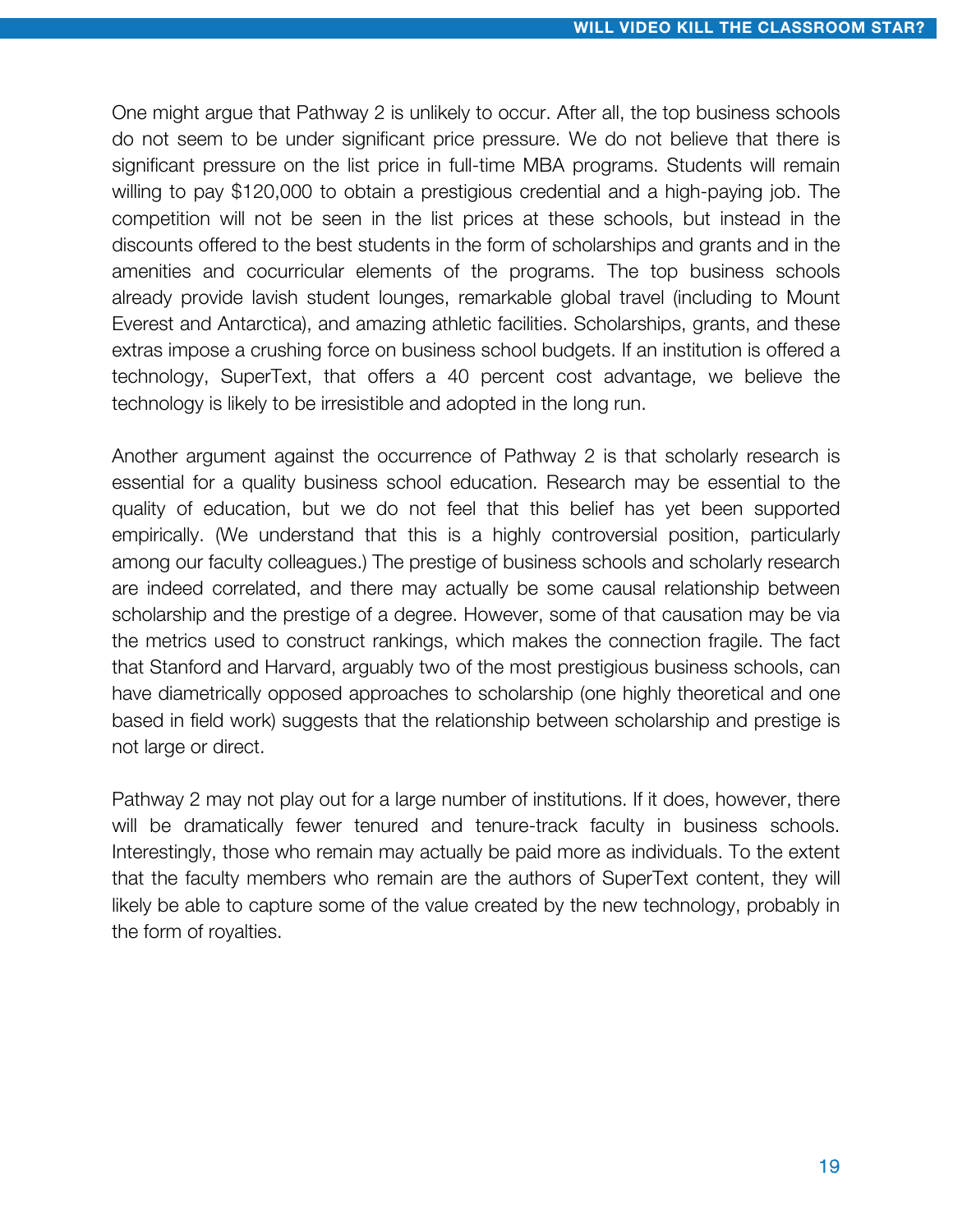|                                                 | Tenure-Track   |           |
|-------------------------------------------------|----------------|-----------|
|                                                 | <b>Faculty</b> | Preceptor |
| Faculty salary, benefits, and overhead per year | \$300,000      | \$120,000 |
| Allocation of faculty cost to teaching          | 50%            | 100%      |
| Number of courses taught per year               | 3              | 6         |
| Instructor cost per course                      | \$50,000       | \$20,000  |
| Teaching assistant cost per course              | \$2,000        | \$2,000   |
| Infrastructure cost per course                  | \$5,000        | \$5,000   |
| Total cost per course                           | \$57,000       | \$25,000  |
| Average enrollment per course                   | 40             | 40        |
| Cost per student per course                     | \$1,425        | \$675     |
| Text/SuperText fee per student                  | \$50           | \$150     |
| Instructional cost per student per course       | \$1,475        | \$825     |
| Total tuition from student                      | \$120,000      | \$120,000 |
| Allocation of tuition to coursework             | 50%            | 50%       |
| Number of courses                               | 20             | 20        |
| Effective price per course                      | \$3,000        | \$3,000   |

Table 6. Cost Analysis of the Preceptor Model

## Pathway 3: Unbundling of Business School Activities

We constructed Pathway 2 from the perspective of the school, the organization supplying the education. Because teaching a course is a modular component in the functioning of a business school, the SuperText technology can replace a large chunk of the faculty with relatively little impact on the student and the rest of the business school. As we construct Pathway 3, we now shift our perspective from the school to its students. This shift to the demand side allows us to find more radical ways to alter the way the students' needs are met.

As discussed in Section 2, students seek to fulfill several needs in their time at business school: learning skills and knowledge, making career transitions, connecting into a social network, and establishing a prestigious credential. Can these needs be served with a very different approach, one that potentially unbundles the functions of the existing business school?

Consider the role of credentialing first. Being chosen out of a large applicant population, being willing to forego two years' worth of salary, and paying \$120,000 all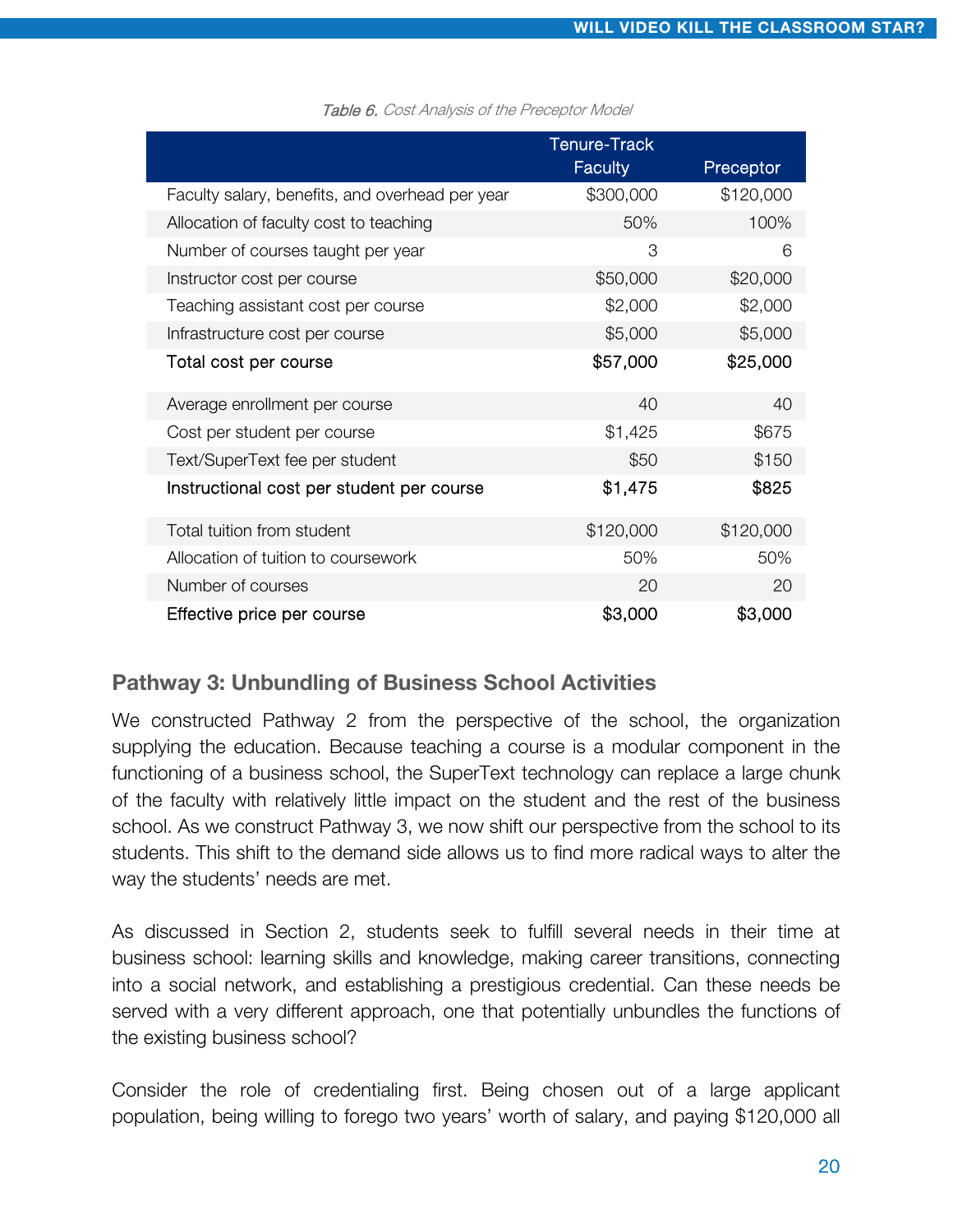provides a strong signal of quality. But is this the only way for students to distinguish themselves? Advances in technology, some of them related to SuperText and MOOCs, now offer alternatives. Imagine a student who ranks in the top 100 students in a class of 100,000 students. Imagine a student whose design was chosen among 5,000 competing proposals. SuperText in the context of a MOOC allows job seekers to differentiate themselves from the crowd by displaying knowledge that is highly relevant to employers. Other ways of standing out from the crowd may emerge as well. For instance, "hackathons" have become an important mechanism for identifying talent in software engineering, and similar events may provide that function for managerial talent.

Next, consider the educational aspect of business school. Why does a student want to learn a particular element of knowledge? Unlike some areas of higher education, in which knowledge is pursued for its intrinsic value, business schools are focused on providing professional skills that have some future value in the workplace.

In that sense, getting an MBA education is like purchasing a Swiss army knife — you buy it today to use it one day in the future — but you know neither when you will use it nor which part of the knife you will use first. The Swiss army knife analogy reveals a few weaknesses in our current way of delivering business education. These include the following:

- A long time can elapse between learning a chunk of knowledge and applying it.
- The delay between acquiring the knowledge and benefitting from the knowledge makes it difficult for students to judge if and to what extent the content they learn is useful. Short of immediate feedback, instructors struggle to select the most relevant material and students may lack the motivation to learn.
- Another consequence of the delay between knowledge acquisition and deployment relates to salaries. Students want to benefit financially from the acquired knowledge through a higher salary upon graduation and not wait until they have benefitted from the deployment of their new knowledge on the job. For them to be compensated for something they have not done yet, certification of their skills and ability is important.

From the students' perspective, the Swiss army knife metaphor follows this pattern: learn-learn-learn-certify-wait-wait-wait-deploy. And that is the best-case scenario, omitting scenarios in which the student learns something that was either useless or forgotten along the way.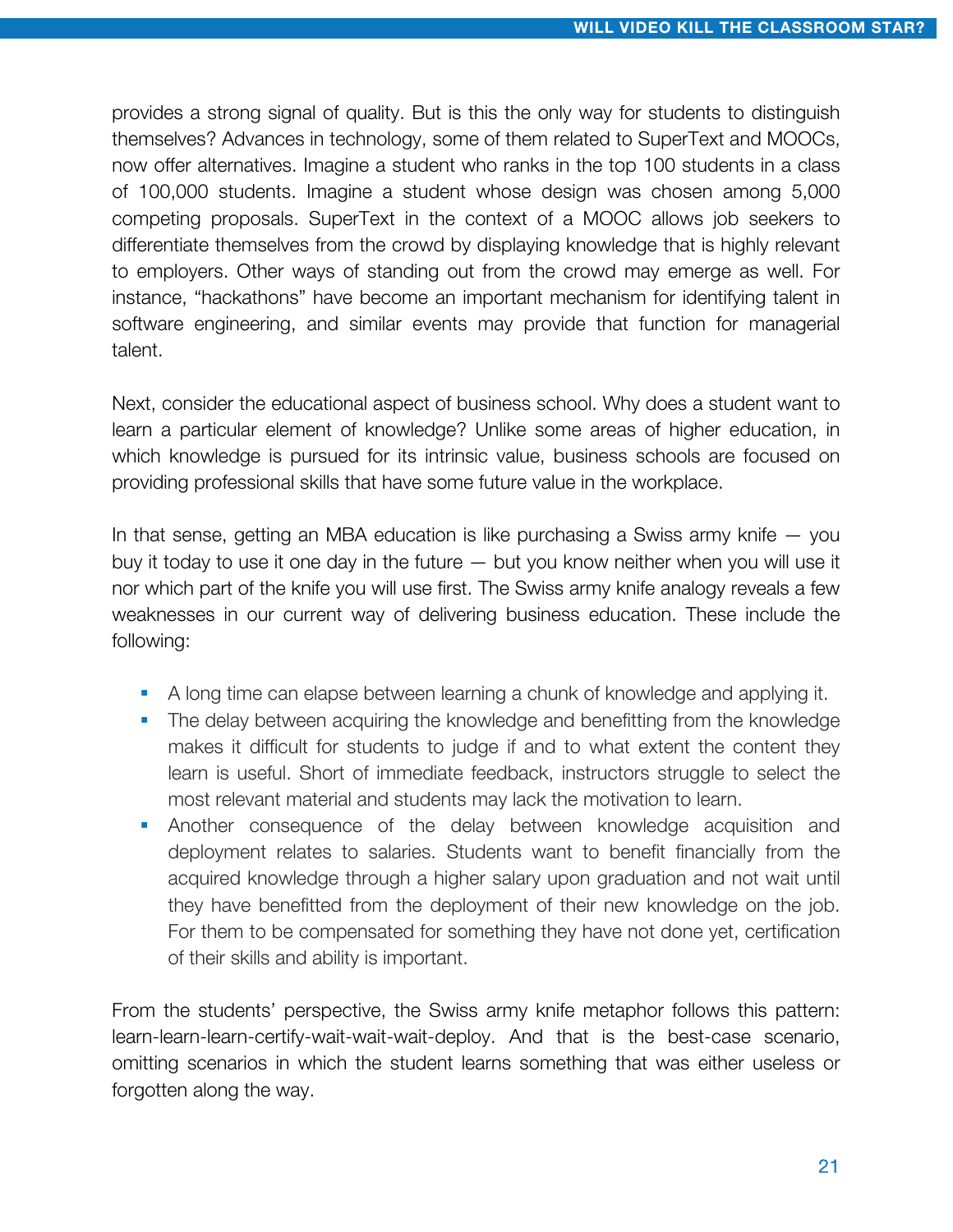Does business school education have to be like this? The main reason that this pattern exists is because education at business schools is fundamentally driven by scale economies. Students come to one location and they take the courses whenever there are enough students to make a course offering economical. As we have seen, the strength of the SuperText technology is that it can break the trade-off between cost and quality. Once content is developed, scale economies are not needed — students learn anything, anywhere, whenever they want. So what new business models then become feasible for a business school?

With SuperText, business education has the potential to move to mini-courses that are delivered to the learner as needed, on demand. This eliminates the wait between learning and deployment. The new pattern becomes learn-certify-deploy, learn-certifydeploy. This pattern is the analogue to the just-in-time production strategy in manufacturing.

In fact, this model can be taken even one step further. Certification of skills is really a by-product of the current way of learning. Because it takes a long time between acquiring the business knowledge and deploying it, certification is needed. Why certify a skill if it gets deployed the next day? In a world of immediate deployment, the attractiveness of a manager on the job market does not hinge on what has been certified but what has been demonstrated.

Some have referred to this form of business school education as the iTunes model. Consumers used to buy albums of artists to obtain their music, typically by purchasing a compact disk from a retail outlet. iTunes empowered consumers to buy only the songs they wanted and to enjoy that music whenever and wherever desired. Cloudbased computing, software-as-a-service, and entertainment subscription services have the same on demand business model.

The for-profit education provider Lynda.com, with its slogan "What do you want to learn today?", probably comes closest to what we have in mind for Pathway 3. The website offers an assortment of more than 4,600 courses focused on job-related skills. Earlier this year, Lynda.com secured over \$100 million in funding, an amount that is 100 times larger than what Wharton has invested in its MOOC initiatives.

Would such iTunes-like business education models wipe out the full-time MBA program? Not necessarily, but it would at least dramatically change the way in which business education is delivered. Scale economies would continue to exist, though they would shift from the delivery to the production of the content.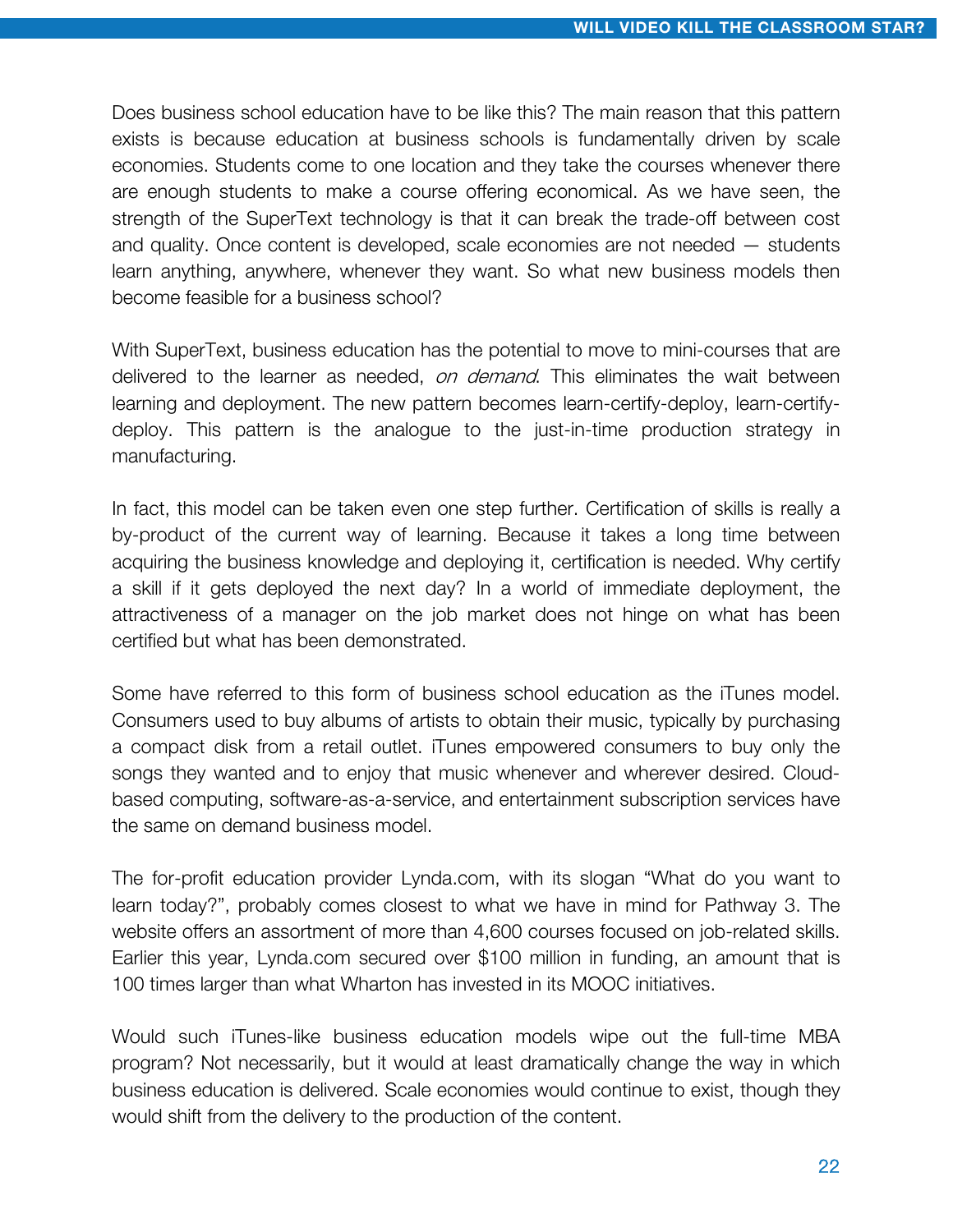The biggest change, however, would lie in the development of content. For every bit of content a school creates within the on demand model, it directly observes how many students seek the material. The event that triggers enrollment to a course shifts from "I need to complete my degree" to "I face this problem on the job right now." This increased visibility into the application of business knowledge would give both students and faculty an increased appreciation of which chunks of knowledge really do get applied on the job and hence lead to a better match of supply with demand. This has the potential to guide research and development of new content to where it adds the most value to the learner.

# 5. Implications and Recommendations

In the previous section, we articulated three pathways corresponding to various ways that the SuperText technology may relate to business schools. We use the word "pathways," as we believe that, taken together, these technology applications constitute a menu of actions that are available to the institutions. To some extent, schools can choose and determine their own digital future. However, we also can think of the pathways in a more passive way. Even if a given school decides not to use the SuperText technology at all, chances are that the technology will still be adopted by a rival. This might be driven by decisions by other incumbents, but it also might be the result of new entrants into the business school market, aspirational schools that see opportunity in the wave of change created by the new technology, or new for-profit entrants. In that sense, we can think of the three pathways as three scenarios, outlining various possible future states of the world.

We believe that the three pathways we articulate in this report have far-reaching implications for individual faculty, business schools, and the educational community more broadly.

We recommend these actions for individual faculty members:

- Every faculty member should enroll in an online course related to their area of teaching. Enrolling in a course is the fastest and cheapest way for faculty to understand the current status of the SuperText technology and to make one's own assessment of whether and how it can alter business education.
- Every faculty member should experiment with some elements of the SuperText technology. Instructors should take advantage of the new technology as described in Pathway 1. This allows them individually to shift their efficient frontier for their own teaching. At least in the short term, the shifted frontier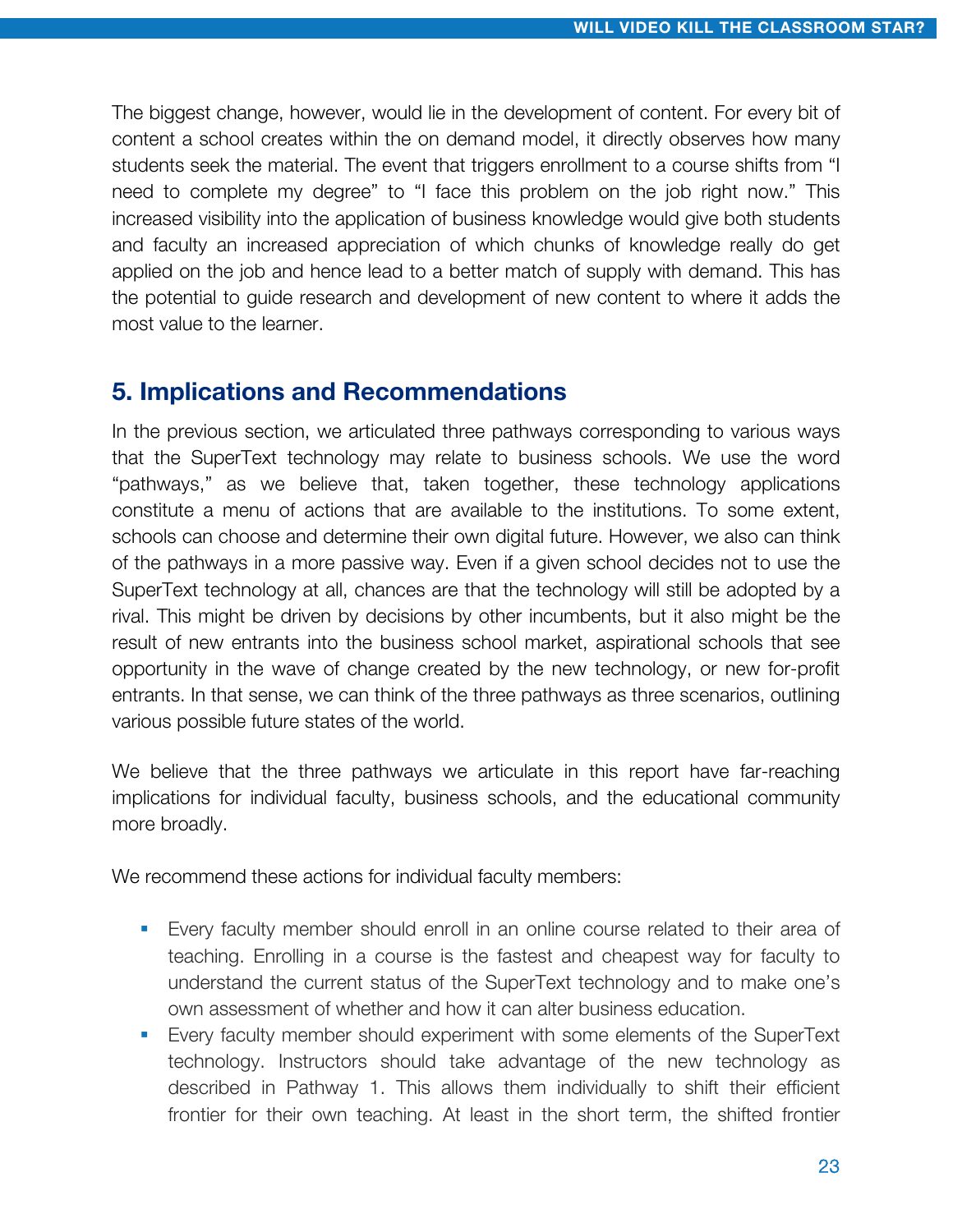allows them to improve student learning for the same amount of faculty effort or deliver the same outcome with less effort.

 Move into or create forms of teaching that will not be captured by SuperText. At a price point of over \$100 per session, a classroom encounter between students and faculty should be a significant event, a true experience. In the future, it will become increasingly difficult to justify this price to the student for a lecture that can easily be delivered via SuperText. To the extent that faculty perceive SuperText as a significant threat to their employment, such focus on classroom experiences provides an advantage unlikely to be eroded.

Some of the implications for individual faculty members translate directly to implications for the business schools at the institutional level. Schools need to strengthen the experiential aspects of their programs. They also should experiment with the SuperText technology to prepare them for whatever scenarios might unfold. Beyond this, we recommend the following:

- **Experiment with the SuperText technology where it creates new demand rather** than where it is a potential substitute. As discussed in Pathway 1, the natural place for business schools to experiment are noncredit courses offered to students who would otherwise never be in contact with the school. Alternatively, schools can free up resources using the efficiency of SuperText and reallocate them toward further increasing the quality of their educational experiences.
- **Build a clear strategy mapping SuperText applications into learner segments. At** many schools, the current debate around SuperText has the flavor of "should we offer a MOOC or not?" We believe that this question is misleading. The school should start its discussion around SuperText by first identifying a set of populations it wants to engage. The school should then create targeted SuperText offerings for these segments. Here are some examples: A school might use a MOOC for building its brand in the population at large. It might offer an online course for newly admitted students with a focus on spreadsheets or statistics. And it could offer highly specialized courses that it cannot offer on a regular basis to its currently enrolled students or use SuperText to support placement and waiver decisions.
- Consider MOOCs as an alternative brand-building mechanism for the general public. A population that can be served at relatively low cost with SuperText is the general public. MOOCs provide business schools with ways of reaching an enormous audience, attracting applications, increasing yield, or increasing prestige. As we have seen, MOOCs allow schools to reach individuals at very low cost. While we do not know the exact cause, applications at the University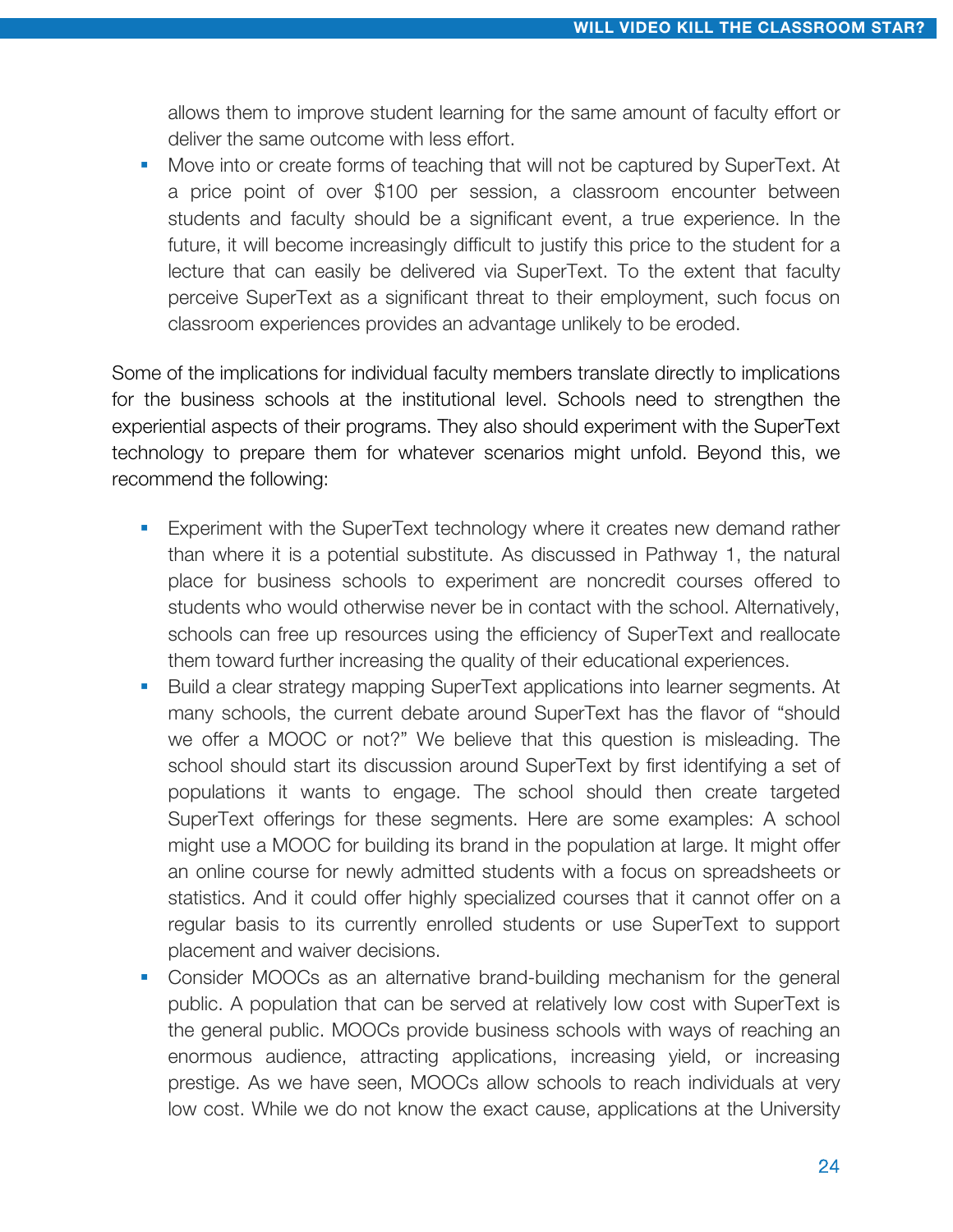of Pennsylvania rose an amazing 15 percent in 2014, the first year following the launch of our Coursera offerings.

- Create new course load policies that accommodate teaching with the SuperText technology. Tenured and tenure-track faculty at business schools have clearly defined teaching loads, usually "three courses per year." What does it mean to teach three semester-long courses using SuperText? How does a MOOC with 100,000 students count toward fulfilling that teaching load?
- Intellectual property policies. By convention, faculty members own the copyright to their published work and usually do not share royalties with their employer. Textbook royalties can easily exceed a million dollars over several editions, and SuperText royalties offer even greater revenue potential. Will royalties be paid to authors? Will those royalties be shared with universities?
- Explicitly account for the cost of research. Business schools have created MBA programs with a very modular architecture. This has allowed them to reduce coordination costs across courses. It also enables a clearer demarcation between the teaching function and the research function, which in turn facilitates the recruitment of new, adjunct, and visiting faculty. However, to the extent that the SuperText technology provides a more cost-efficient alternative to the teaching function of the business school, cost pressure is likely to mount. This increased cost pressure will make it even harder for schools simply to fund their research activities through cross subsidies from tuition. This should be a healthy force in business schools, causing reflection on the value of faculty scholarship and requiring that scholarship be funded explicitly.
- Be careful with faculty size and tenure. Unlike professional services, significant adjustment in faculty size for business schools requires decades. Given the current uncertainty about the diffusion of SuperText and its potential impact on the teaching and testing function (especially in the case of Pathway 2), we caution schools against a heavy investment in faculty growth.

Generalizing to other institutions of higher education requires care. We believe that the impact of the SuperText technology on the large research universities will be similar to that for business schools. The similarity will be the greatest for domains in which outside funding of research is rare and so a similar cross-subsidy from teaching to research exists as it does with business schools. For instance, we expect the impact of SuperText on humanities and social science departments will be more similar to that of business schools than will be the impact on departments of engineering or the hard sciences, whose activities are funded to a significant extent by research grants. (Those units face their own challenges related to declining government funding.)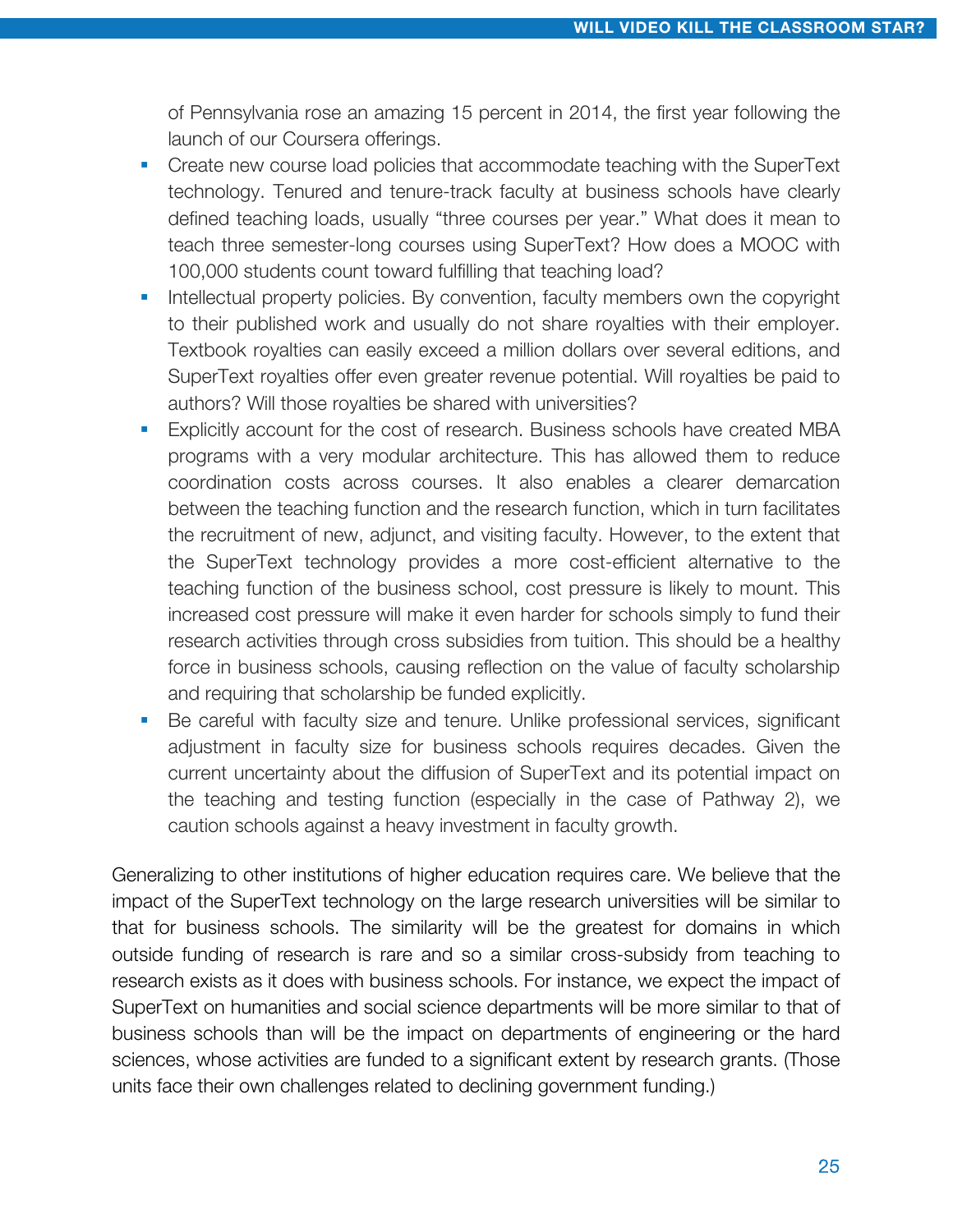Most colleges and universities face greater cost pressure than the top business schools. This suggests that the starting position on the efficient frontier is likely to be biased further toward efficiency. Nevertheless, the possibility of shifting the frontier should be even more attractive for these organizations; thus, the three pathways outlined above still apply. Moreover, we believe that these organizations are much more likely to be willing to embrace Pathway 2 and actively use SuperText content created from other (most likely, more prestigious) universities.

We expect the impact of the SuperText technology to be least for the small liberal arts colleges. Some aspects of Pathway 1 are still applicable, and these colleges might use SuperText to offer courses they would not have the capacity to staff internally. However, these colleges offer a different learning experience in which students and faculty have a much closer interaction, an element that may be harder to displace with SuperText.

# **References**

Christensen, Gayle, Brandon Alcorn, and Ezekiel Emanuel. June 3, 2014. "MOOCs Won't Replace Business Schools — They'll Diversify Them." Harvard Business Review; "HBR Blog Network." http://blogs.hbr.org/2014/06/moocs-wont-replace-businessschools-theyll-diversify-them/

Harker, Patrick T. 2013. "Adding a Teacher between TA and Professor." Chronicle of Higher Education. September 30. http://chronicle.com/article/Adding-a-Teacher-Between-the/141889/

Means, Barbara, Yukie Toyama, Robert Murphy, Marianne Bakia, and Karla Jones; Center for Technology in Learning. 2010. "Evaluation of Evidence-Based Practices in Online Learning: A Meta-Analysis and Review of Online Learning Studies." U.S. Department of Education. Revised September 2010. http://www2.ed.gov/rschstat/eval/tech/evidence-based-practices/finalreport.pdf

# Acknowledgements

We gratefully acknowledge the following people whose thoughtful comments were instrumental to this report: Gerard Cachon, Laura Kornish, Tom Robertson, Kevin Werbach, the participants in the Operations and Information Management Department brown bag seminar, and the participants in the Mack Institute "Beyond MOOCs" workshop in the summer of 2014.